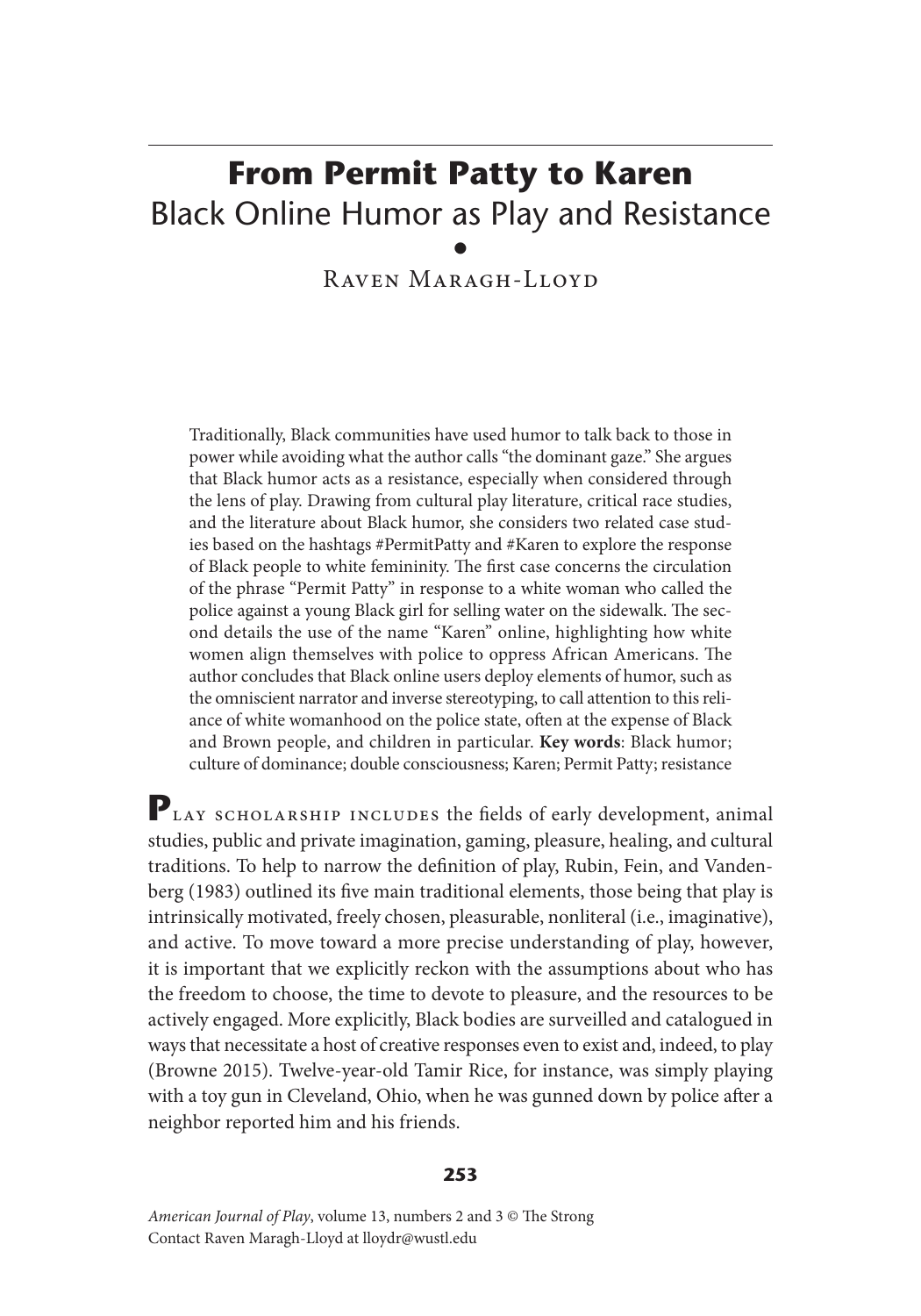A few notable studies have identified and critiqued the Eurocentric assumptions about play as intrinsically motivated, open, and involving pleasure-seeking behaviors (Göncü and Vadeboncoeur 2017). Relying on a sociocultural perspective, which centers culture in human learning, meaning making, and the valence of activities, these play scholars ascertain that we play differently based on a host of historical and cultural factors, including class, race, and geography differences (Edwards 2000; Gaskins 1999; Goodnow 1998; Vygotsky 1978). It is also certainly the case that play functions differently for adults—and Black adults—given the learned linguistic, sociocultural, and political interactions that adults master over time as well as the social inhibitions that guide many adult interactions (Henricks 2020).

Still, the specifics of racialized practices, such as the links between Black humor and play, have yet to be seriously probed in relation to play studies. This article draws from the sociocultural perspective to explore the relationship between play, humor, and resistance by analyzing the digital practices of Black people, and specifically, #PermitPatty and #Karen, both characters created



Figure 1. Popular Internet meme featuring "Karen" and humor as play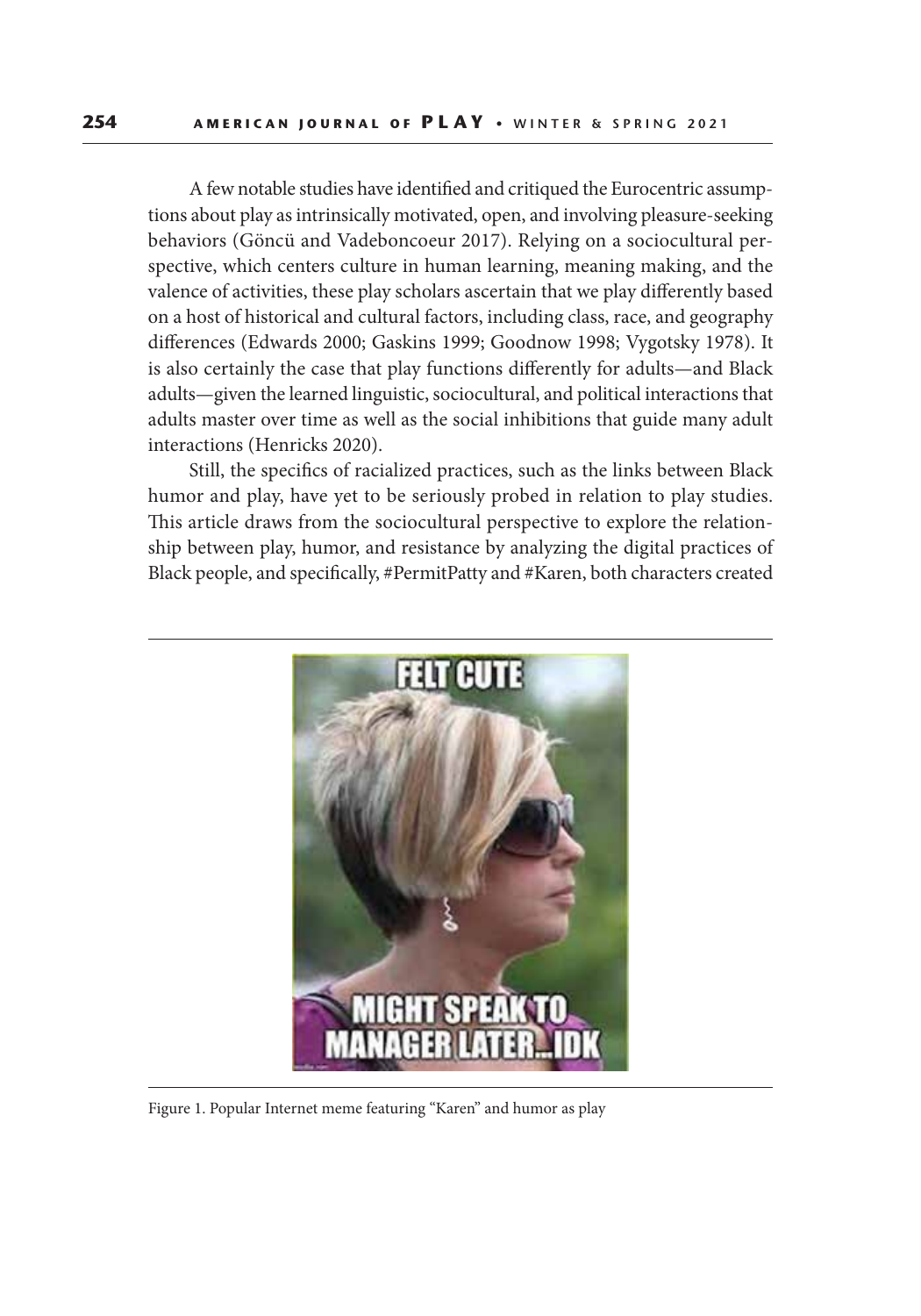online as archetypes of overzealous white women who use their entitlement to the detriment of Black people (see figure 1).

Humor has long informed a kind of play Black and African American communities use to build and maintain community against the ever-present threats of domination (Janus 1981; Levine [1977] 2007). Although scholars suggest that tools such as narrative and collective storytelling offer new roles and possibilities for those engaged in play (Bruner 1986; Fein 1981), a significant gap still exists between traditional play scholarship and thinking about play and Black communities. Indeed, as Black studies scholars contend, storytelling and its many iterations are certainly central to Black humor in ways that can be connected to play. From the activities of other marginalized groups, Southern and Northern Black people, and white people, and from religion, Black publics have crafted intricate narratives to laugh and sometimes, in doing so, to survive.

To connect Black humor and resistance, historian Lawrence Levine uses Sigmund Freud's example of a man being taken to the gallows. In the scenario, referred to by Freud as "the triumph of narcissism," the man has been publicly condemned and led to his execution on a Monday morning. As he is carried, the man comments, "Well, this is a good beginning to the week." Freud argues that humor in this instance rebels against the common and expected mores of a condemned citizen. Moreover, humor in this moment situates the condemned man as the superior adult laughing at the triviality of the children around him, as if to say to onlookers, "This is all life amounts to—child's play." Levine ([1977] 2007) uses Freud's example to think about the ways Black communities have historically used humor to reduce "the outer world . . . to pygmy proportions [to] set aside, or at least to minimize, the pain and defeat imposed upon them by the external world" (343).

It is such use of storytelling in Black humor that I argue Black folks use in online conversations such as #PermitPatty and #Karen to incisively critique white womanhood and the police state while minimizing the pain in specific offline circumstances. Through my two case studies, I argue that Black online publics use humor as play to offer new roles, such as the omniscient narrator, to other Black people and to invert naming stereotypes while critiquing and reducing the forces of domination to that of child's play.

The first case, #PermitPatty, appeared online in June 2018 after a white woman called the police on a young Black girl named Jordan Rodgers for selling water bottles in San Francisco on the sidewalk without a permit. Black users then extended the alliterative name "Permit Patty" to several cases involving white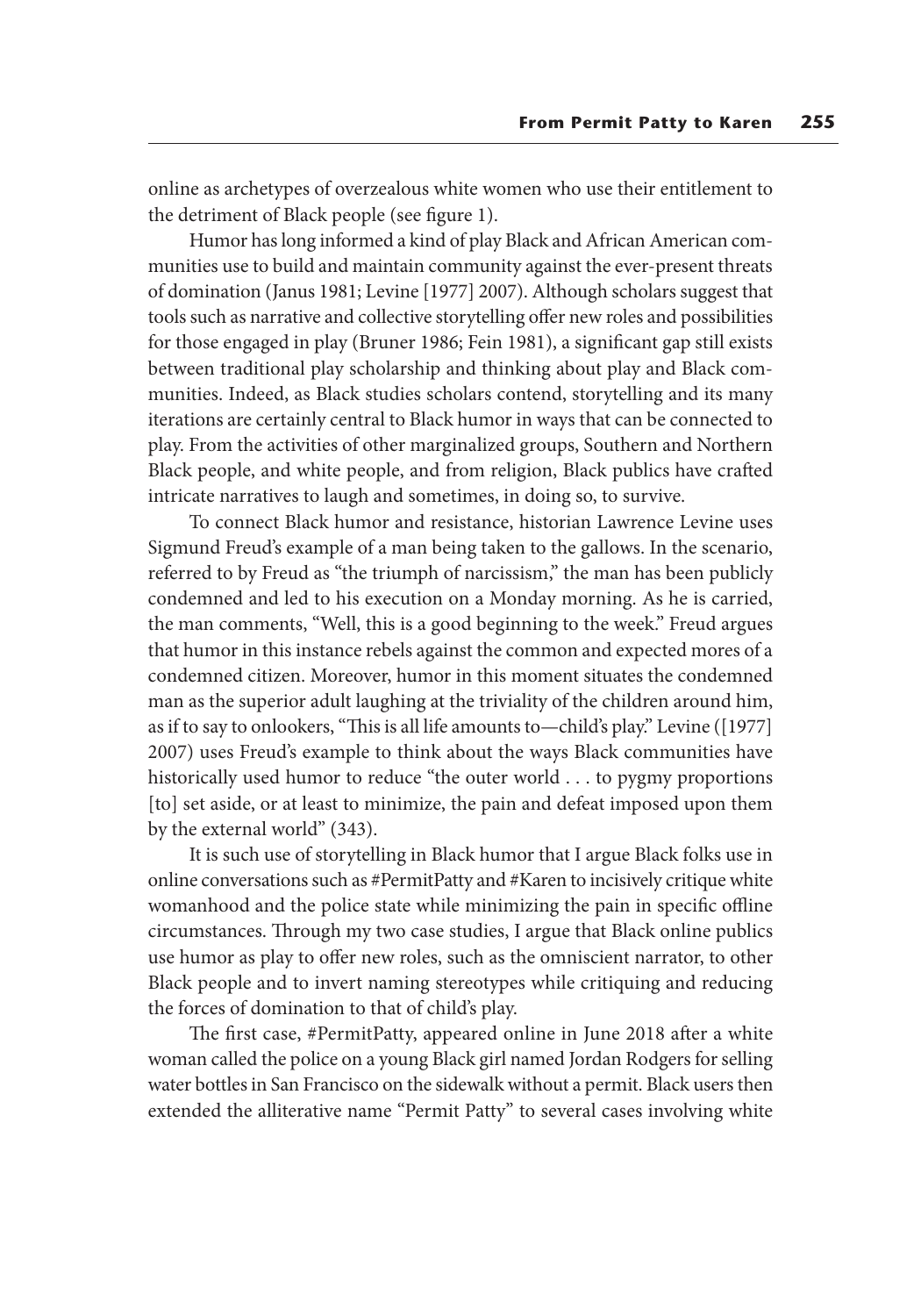women who align themselves with the police state to keep African Americans "in their place." PermitPatty also signals the creativity and extensiveness of Black word play in referencing peppermint patty, the candy, and Peppermint Patty, the *Peanuts* character, who seems somewhat aloof in the comic strip. "Karen" also refers to a typical white woman who continues to call the police unnecessarily on Black individuals. Although not for the first time, in May 2020 Black users hilariously deployed use of the name Karen on Twitter after a video circulated of a white woman named Amy Cooper in Central Park who called the police on a Black man named Christian Cooper (not related) for asking her to put her dog on a leash.

These two cases reveal the danger of existing offline for Black individuals. In response, Black folks turn to their digital networks to deploy humor as play both to critique white womanhood's fragility and its alliance with the police state and to recenter themselves through storytelling, imagination, and pleasure. In a recent piece, Apryl Williams (2020) analyzes the functions of memes to critique white womanhood through "BBQBecky" and Karen. She concludes that memes grant Black online publics a form of power and agency over police and white women in the United States. I extend Williams's argument here by connecting Black digital practices specifically to play as an important conduit between humor and resistance. Here, Black humor, resistance, and play respond to an institutional history connecting white womanhood and the U.S. police state.

## **White Femininity and the U.S. Police State**

White femininity is discursively tied to purity, vulnerability, imperialism, modernity, and civilization (Banet-Weiser 1999; Dyer 1997; Shome 2011). As such, white women have historically been positioned in contrast to the uncivil and pathologized "Other." Richard Dyer (1997) famously writes about the social construction of whiteness and demonstrates white feministic ties to purity, particularly in U.S. Christian theology. Writing about the Southern U.S. ideal of womanhood after the American Civil War, Dyer notes, "The white woman as angel was . . . both the symbol of white virtuousness and . . . the claim that what made whites special as a race was their non-physical, spiritual, indeed ethereal qualities" (127). Such angelic representations of white women—in art, cinema, poetry, and more—served to situate white women in a position of moral superiority, which "required deference to their needs" (130).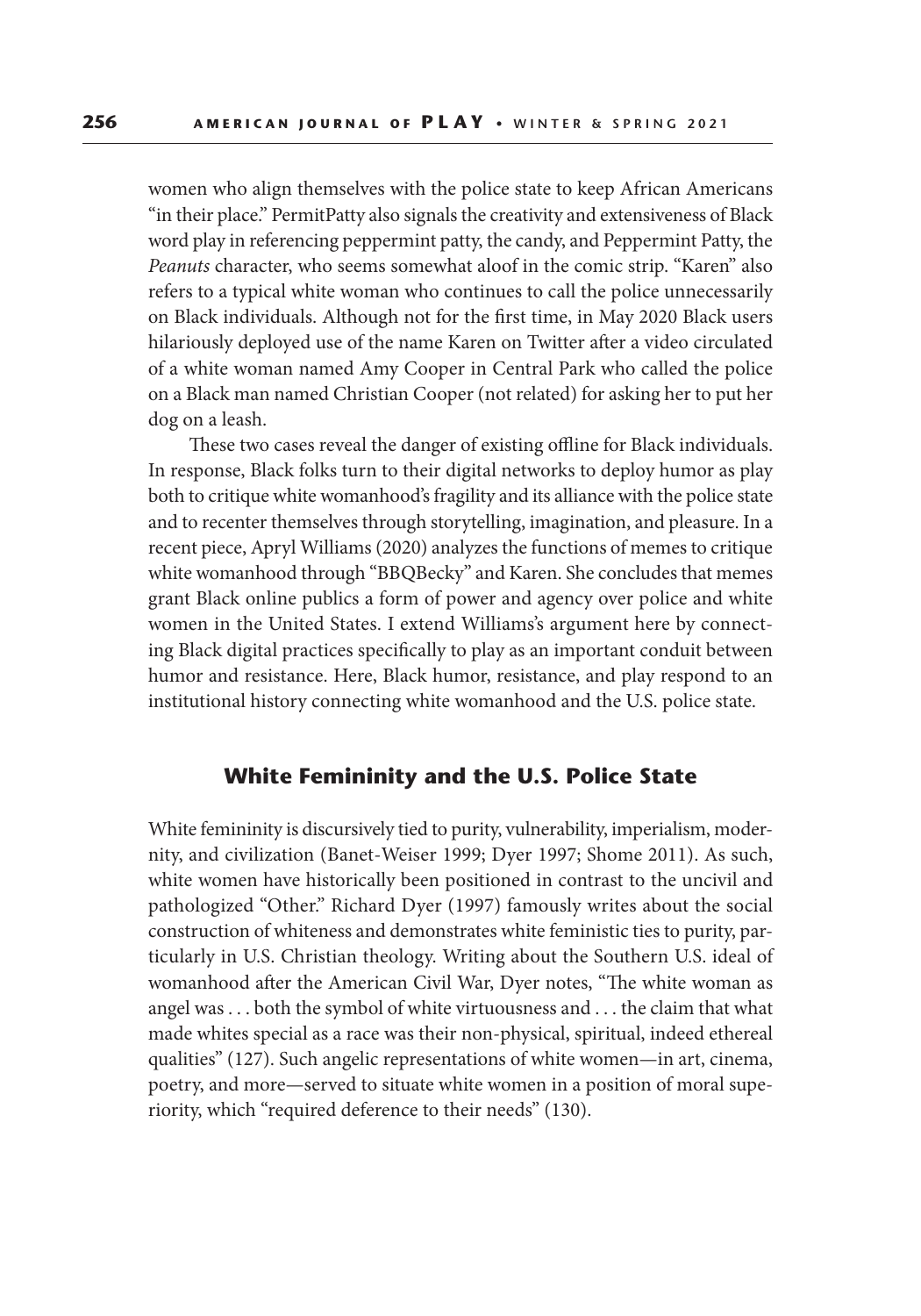The ideal white woman is further tied to Western imperial discourses. Writing about transnational motherhood, Shome (2011, 2014) argues that white women such as actress Angelina Jolie and British royal Princess Diana represented the ideal modern and global ambassador as they go out primarily into the Global South and save children. These children are then conditioned to grow into modern, Western citizens by white women who act as primary caretakers in the home. As Shome (2011) writes, "To produce modern subjects is to ensure that the home as the basic unity of the nation is civilized, for home is the site for production of the nation's future" (121). White women, then, have been transfixed, particularly in media culture, as the ideal civilized subject and the ultimate signifier for homeliness. The restrictive bind of womanhood as tied to the home (a fragile place that must be protected) is certainly a source of feminist critique (Fraser 1990). However, as scores of Black feminists have shown, the patriarchal binds of homeliness are also a privilege to which Black and Brown women, who historically have had to take care of their families and work outside of the home, have not had access (Carby 1982; Collins 2000; hooks 2015).

White femininity's tie to Western nations is particularly important when we consider Black publics online and their resistance to white women. That is, to challenge a white woman is to challenge an entire nation and, further, its ideologies of modernity, purity, and civilization. Specific to the United States, white women have been protected—legally, violently, and discursively—from "threats" to the nation, such as the supposed sexual prowess of the "Other" (Ware 2015; Wells-Barnett 1895) and policies of criminalization (Daniels, Netherland, and Lyons 2018). As Jesse Daniels writes, "More than individual white women, it is *white womanhood* that does the symbolic work of justifying colonial oppression and racial violence" (8). White femininity's ideological purity has thus been used strategically to advance particular nation-state goals, such as citizenship, modernity, and oppression.

Black men in particular have historically been treated as threats to the nation and, more directly, to white women. Black humor is central here as Black folks narrate their experiences and find a way to laugh anyway. Writing about one of the central sources of laughter, Lawrence Levine ([1977] 2007) states that black laughter "is the desire to place the situation in which we find ourselves into perspective." Jokes about white women, thus, abound in black humor, so as "to exert some degree of control over our environment" (300).

Specific to the police state, white women's constructed vulnerability has continued to advance "law and order" strategically in the United States. For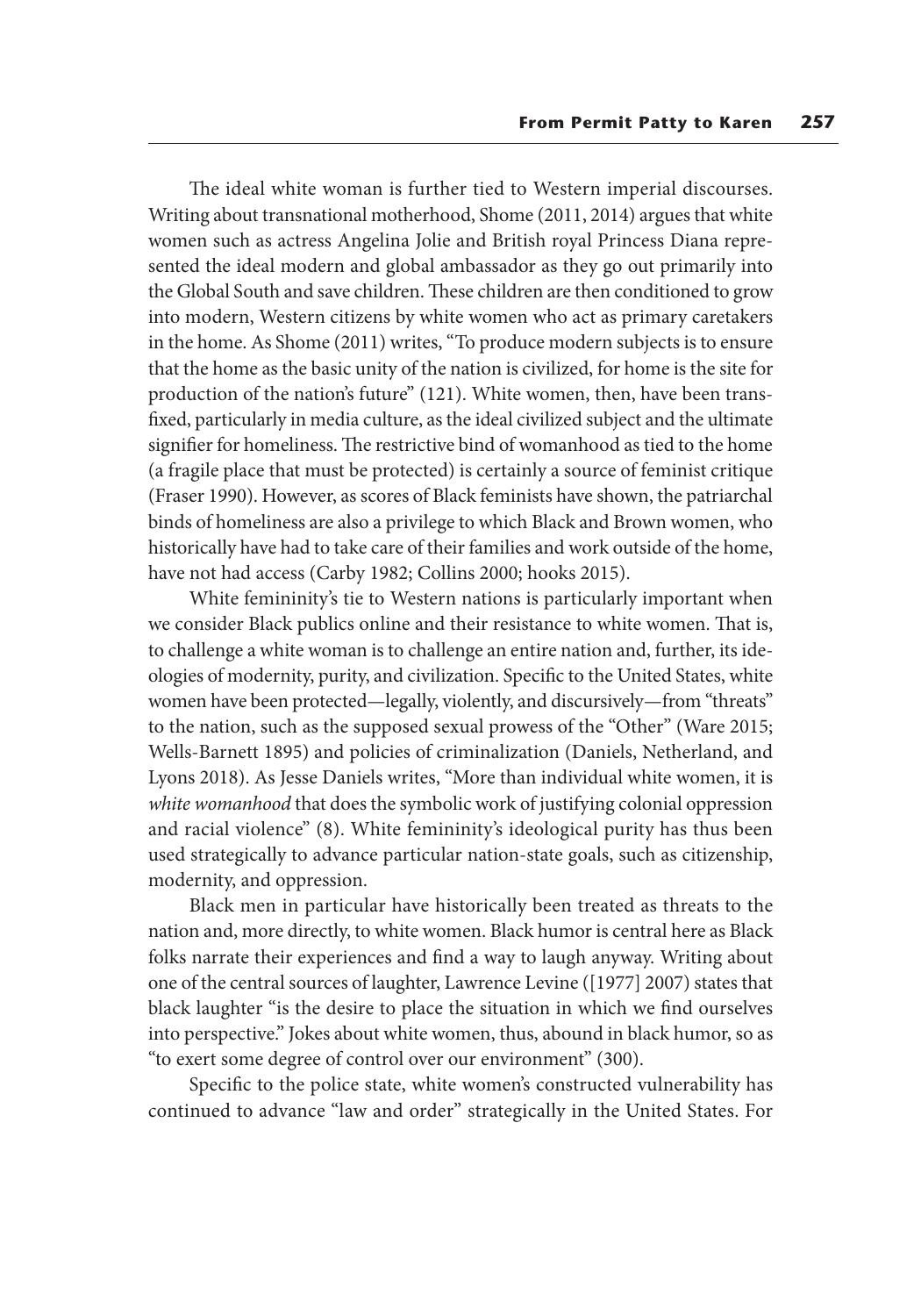instance, the criminal justice system protects white, middle-class, heterosexual women while leaving women of color, poor and working class women, and queer or gender nonconforming women vulnerable (Sanbeck 2012). More specifically, white women are protected from the criminalization of drugs and the state's interventions, regardless of their drug use rates and have been sheltered from campaigns to create hysteria against lawbreaking "outsiders" (Daniels, Netherland, and Lyons 2018). Such ties to the police and carceral state are important in understanding the significance of online Black publics' responses to Permit Patty and Karens. These characters are humorously created as hypervigilant, suburban, and nosy white women who rely on the police for protection against Black folks simply minding their own business.

## **Black Humor as Critique and as Play**

I understand Black humor as play by engaging with the elements of both play and humor. Specifically, African American humor acts as play vis-à-vis the use of storytelling and imagination, while navigating (or playing with) the public and private duality of their existence. This public-private duality becomes resistive in nature as Black folks critique dominant culture through humor while protecting themselves. Of course, humor, more broadly, has long been linked to social critique (Dyson 2003; Haggins 2007). For Black publics and comics, as Bambi Haggins writes, laughing mad is "the antithesis of one's jaw being tight . . . [which is] the physical reality of teeth clenched, unable or unwilling to speak, biding your time . . . " (1). As I extend, humor, play, and resistance are wrapped up together and specifically so for Black folks (online) who have had to navigate what it means to deploy each and all of these.

As play scholars have argued, pleasure and imagination certainly look different for nondominant groups who must negotiate dominant narratives of pleasure-seeking behaviors as largely individual and intrinsically motivated (Gaskins 1999; Vygotsky 1978). Specific to Black individuals and groups, the very necessity of private spaces in which to seek pleasure (for example, slave shanties, street corners, and, yes, online networks) speaks to a counter-narrative of play. In his analysis of "hush harbors" as safe places of free expression among African-American speakers, Vorris Nunley (2011) identifies barbershops as rhetorically constructed spaces of knowledge production and circulation. Furthermore, Nunley argues that hush harbor rhetoric becomes resistive precisely because it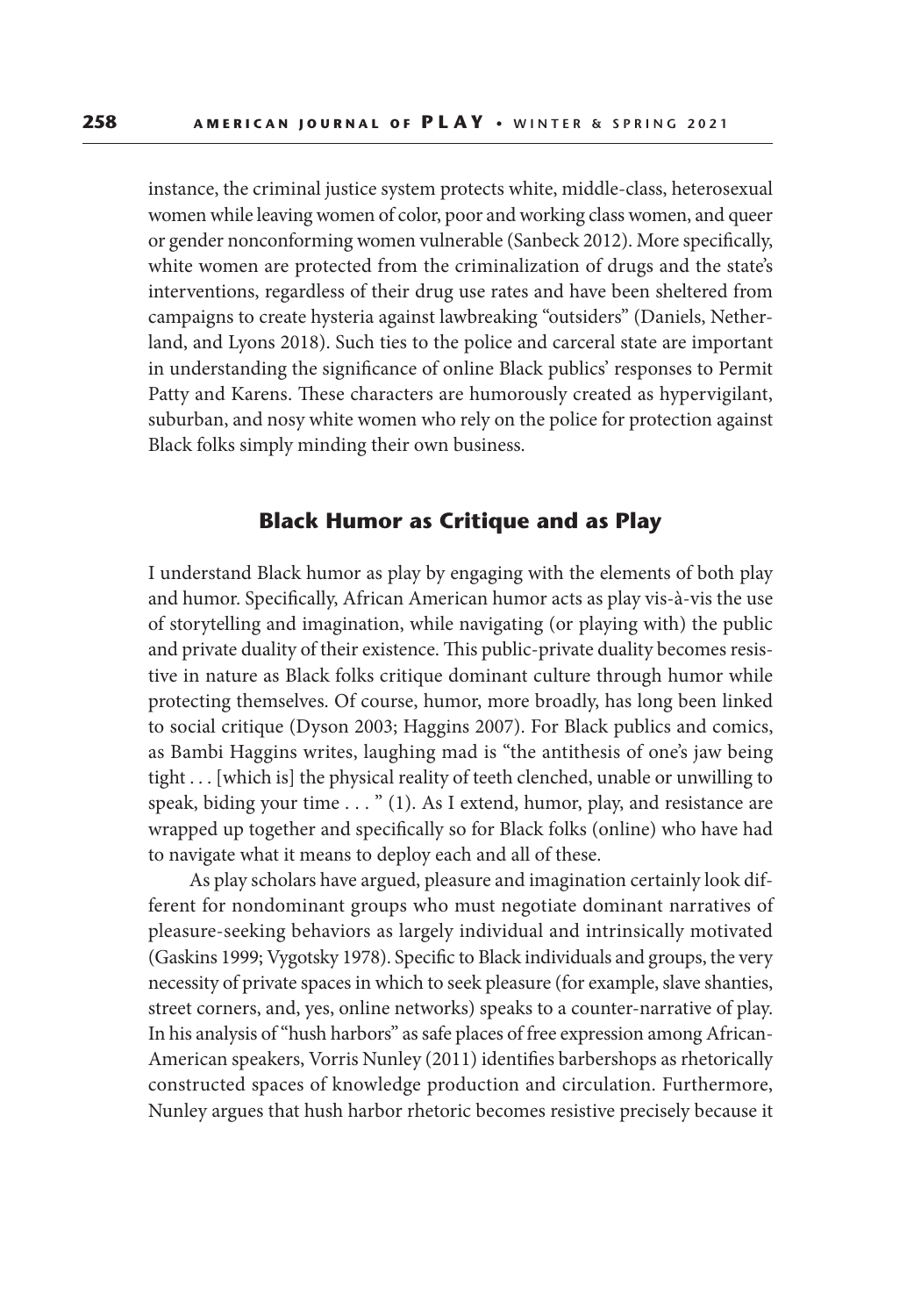does not cater to the sensibilities of white culture. Play functions in spaces, such as the barbershop, as Black folks vacillate between being "philosophers and fools, thoughtful and ignorant, progressive and sexist . . . mostly where they could be everything that being human allows" (2). Here, I extend Nunley's framework of hush harbors to think about the ways that Black online publics similarly play with language, humor, and discourse toward the goals of online resistance.

Other sociocultural perspectives have critiqued dominant assumptions of pleasure and play. Suzanne Gaskins (1999), for instance, reported on Mayan children's play in the Yucatán as highly regulated by older siblings and devoid of the intense affect that has come to characterize Western play. Elements of joy and the intrinsic benefit of play, then, have been found to range in affective possibilities across cultures (Göncü and Vadeboncoeur 2017). Still, Black humor extends the sociocultural perspective by not only demonstrating how play emerges distinctly across cultures but, importantly, the ways in which play is deployed as resistance for Black individuals and groups, particularly so online.

In his seminal work *On the Real Side: A History of African-American Comedy from Slavery to Chris Rock,* Mel Watkins ([1994] 1999) outlines what he calls the "ingredients" of Black humor: Black laughter; an outlandish story or tall tale; a story shaped by a historically minority status and the overcoming of adversities; realism; and, finally, the physical use of the body. I argue that these elements, specifically the story and minoritized status, map onto play as resistance for Black online publics. Black online users, for instance, craft intricate, extravagant stories wherein they are the omniscient narrators who wield the power to place characters wherever they choose. Specific to white femininity and its ties to the police state, Black folks online use play to create characters such as Karen and Permit Patty and fill them with detail, including particular hair and clothing styles, to critique and make visible white femininity more broadly.

As Watkins writes, one of the foundations of African-American humor is narrative. The act of creating a story also allows the storyteller to take control of the characters. As I show through Black digital practices in the cases of Permit Patty and Karen, Black humor online allows a particular kind of control that invites thousands of Black participants to add to pieces of a collective narrative while sharply critiquing white womanhood and the police state. Importantly, a central tool of the narrative is the use of inversion, which makes up the second half of my findings and is worth briefly connecting to resistance, African American linguistics, and play.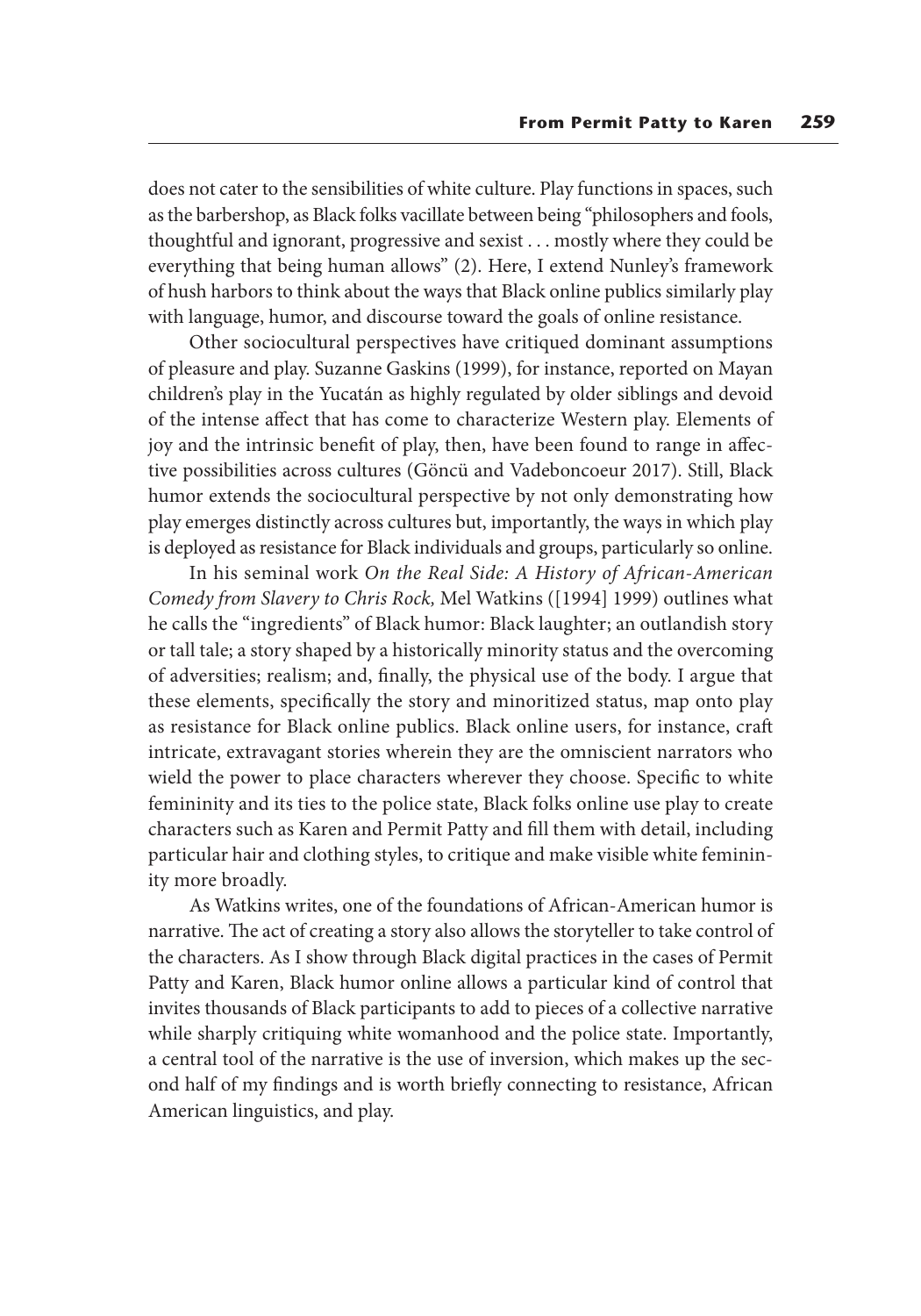In his work, *Laughter,* Henri Bergson ([1911] 2014) details the technique of reversing the roles of characters in a story, which leads to a classic comic scene (a child teaching a parent, for example). The reversal of roles, or incongruity, for Black publics has served as a kind of deviation from institutional structures. As cultural historian Lawrence Levine ([1977] 2007) writes, "The very act of ridiculing individuals, groups, ideas, or institutions easily creates feelings of superiority on the part of the joke-tellers. . . . This type of laughter had been a crucial weapon in the slaves' arsenal, and it remained central in the century following emancipation" (308). Geneva Smitherman (1997) dubs this sort of semantic inversion "flippin' the script" wherein Black communities have "created a communication system that became linguistically unintelligible to the oppressor, even though it was his language" (17). This relationship of Black inversion—flippin' of the script—to empowerment is also captured in Henry Louis Gates' concept of "signifyin'" (or Black discursive word play), which other digital media scholars have discussed at length (Florini 2014). Marcyliena Morgan (1996) critiques the male-dominated lens of Black vernacular in her work on "conversational signifyin," which highlights the ways that Black women and girls demonstrate powerful linguistic dexterity through children's play, adolescent verbal activities, and adult interactions. I draw on Morgan's work to posit that humor and play function as a bridge between Black linguistic dexterity—such as inversion, flippin' the script, and signifyin'—and efforts of online resistance.

Thus, both storytelling and inversion as ingredients of Black humor map well onto the elements of play (intrinsically motivated; freely chosen; pleasurable; nonliteral [imaginative]; and actively engaged), but they also extend current understandings of play because Black humor is both imaginative *and* necessarily peppered with realism, and, often, resistance. Specifically, Black humor is made up of the unique experiences of Black individuals who often navigate a minoritized status.

Regarding play, as mentioned, the relationship that African American publics have had to navigate between public and private spaces often leads to the creation of imaginative other worlds that shift the protagonist of the players' (marginalized folks') stories. Drawing from W. E. B. Du Bois's "double consciousness," Watkins ([1994] 1997) writes of the use of humor that allows the storyteller to stitch together the tightrope Black folks have had to walk between their public engagements and their private selves: "Behavioral adjustments forced many African Americans to assume dual social roles: one for a hostile white world, the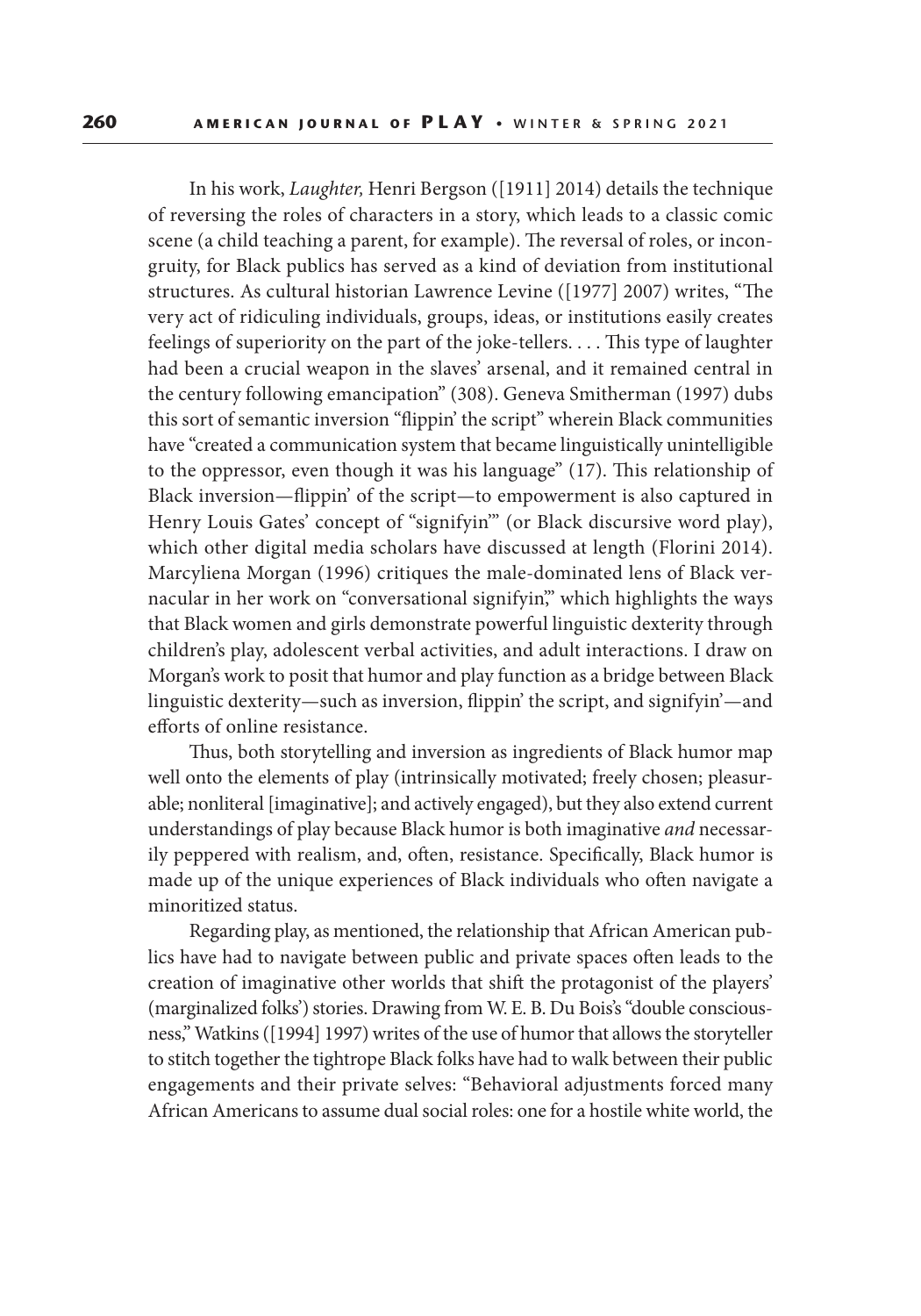other the natural demeanor they reserved for interactions among themselves. Humor was a crucial factor in dealing with the situation. In interactions with whites, it eased tensions that might otherwise have exploded into violence. . . . In the privacy of completely black settings, black humor was more acerbic. . . . For much of America's past, the two faces of black humor could not be combined without serious risk" (35).

Play scholarship details the importance of the public and the private visà-vis imagination. Huizinga's ([1955] 2016) famous "magic circle," for instance, analyzed the process of play whereby insiders are privy to a whole new world to which outsiders (nonplayers) do not have access. Further, this sort of imagination is an individual as well as collective process in which "players act out roles in publicly acknowledged stories as well as their own fantasies. In so doing, they learn what it means to be part of the human community" (Henricks 2020, 133).

Beyond simply an insider versus outsider or player versus nonplayer relationship, play for Black publics involves complex social tensions that require creativity, prowess, and linguistic dexterity to circumvent. For example, the public-facing functions of humor and play act differently for Black folks who have had to contend with their humor being used against them. Building on Freud's notion of "naïve humor," where the observer understands the unsophisticated nature of the actor, Watkins writes about an "uneasy pact" that many African American comedians were compelled to enter, knowing that their public-facing humor would typecast them as unsophisticated, lazy, or brash. As Bambi Haggins (2007) writes, "the black comic personae, like the African American condition, were diffused *and often distorted* in mainstream popular consciousness" (3) (emphasis mine). Concurrently, white Americans have consistently perpetuated naïve humor because "accepting the Negro's humanity would have meant acknowledging their own callousness and barbarity" (Watkins [1994] 1999, 30). Although I recognize the crucial distinction between professional comedians and nonprofessionals, I include these analyses because they draw links between language, social experiences, and Black humor's relationship to dominance.

In response to typecasting, some so-called "respectable" Black publics have petitioned to remove what they call "negative" television shows such as *Amos 'n' Andy,* or more recently, reality television shows such as *Basketball Wives,* to eliminate unsophisticated representations of Black people from public consumption (Gates 2018). As scholars like Kristen Warner (2015) remind us, however, the symbolic powers of representation are not enough to counter entrenched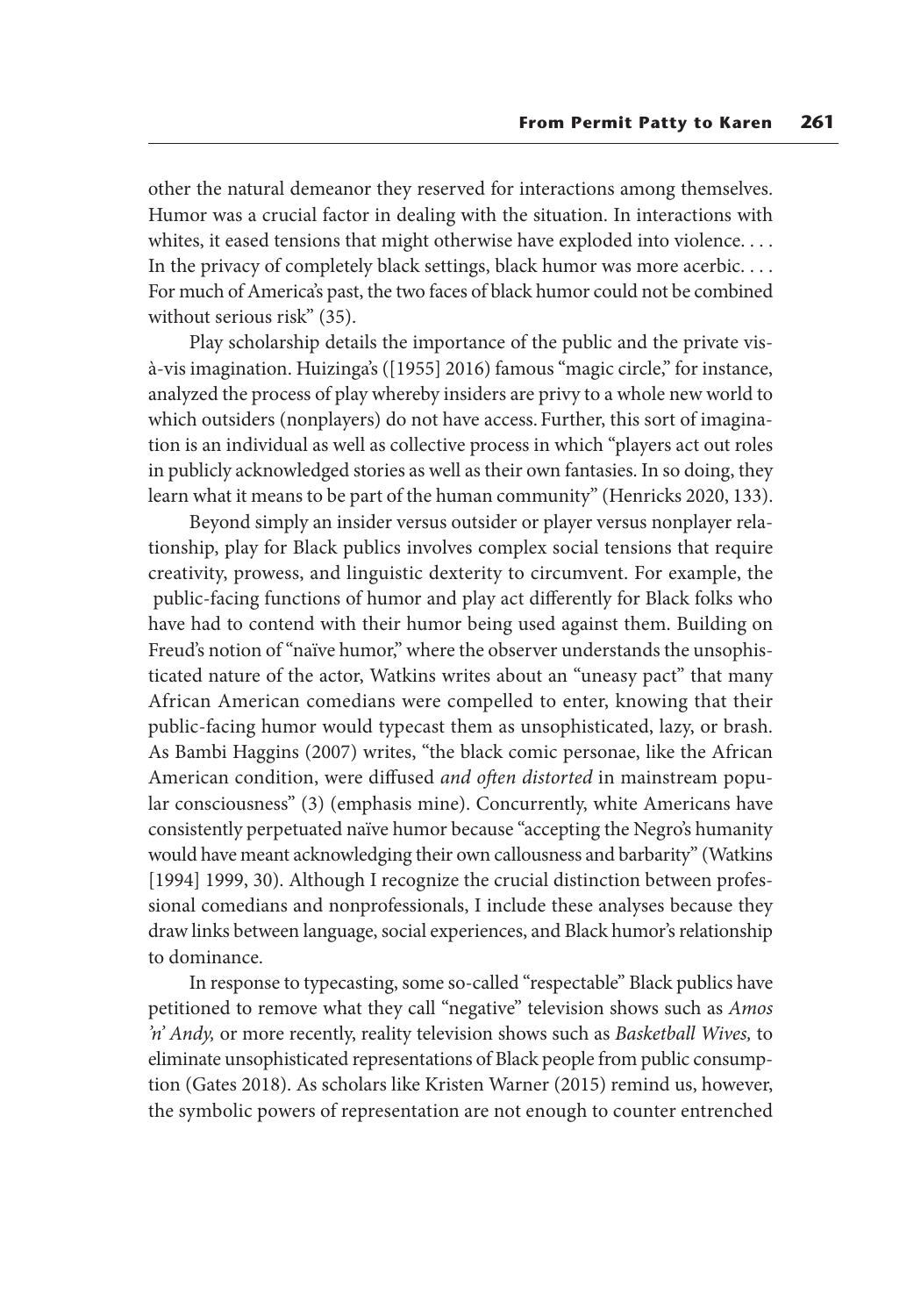forms of sexism, racism, and classism. As she says about the in-betweenness of Black women's performance on reality television, the focus should remain on the work that such texts do for Black women audiences who indulge the disreputable aspects of themselves within their own communal spaces. Digital scholars like André Brock (2020) explore "ratchetry"—or the digital practice born out of the everyday, sensual, and deviant—as "expressions of joy—as celebrations of self in defiance of norms that can be imposed by both external and internal forces" (131). As Brock argues, Black joy precedes Black resistance, specifically regarding their cultural identities online, a claim with which I agree. The two, however, sometimes collide, as I show here, in the form of Black humor as play. Although outside the scope of this article, the significance of ratchetness is also theorized as a methodological perspective to examine Black and queer identity intersections (Love 2017); the functions of ratchet representations of Black women on reality television (Lewis 2013); and, disrespectability politics (Davis 2018; Pickens 2015; Richardson 2019). What I offer here is the argument that Black online publics eschew the respectable in favor of a humor that is honest, if sometimes rash, and that then even engages in ratchetry to resist white femininity and the police state.

### **Method: Hashtag Analysis**

To understand how Black publics use their online networks to respond to white women and the police state through humor and play, I conducted a textual analysis from a collected sample of one thousand tweets and Instagram posts, which I chose using the keywords "#PermitPatty" and "#Karen," between June and September 2020. As a method, textual analysis offers researchers a set of tools to understand how users make meaning of their broader social realities from the messages that they consume and create (Fiske 1992). This method allowed me to pay attention to the power-laden intersections of race, gender, and the police state as I worked to understand Black publics' use of humoras-play and resistance through the case studies of #PermitPatty and #Karen. Hashtags also serve as a sort of collective storytelling that index a conversation online (Bonilla and Rosa 2015). However, many users enter into important resistive conversations online without the use of hashtags at all (Maragh-Lloyd 2020a). Thus, using the advanced search functions of both Twitter and Instagram, I also collected posts that used the key words (without hashtags) Permit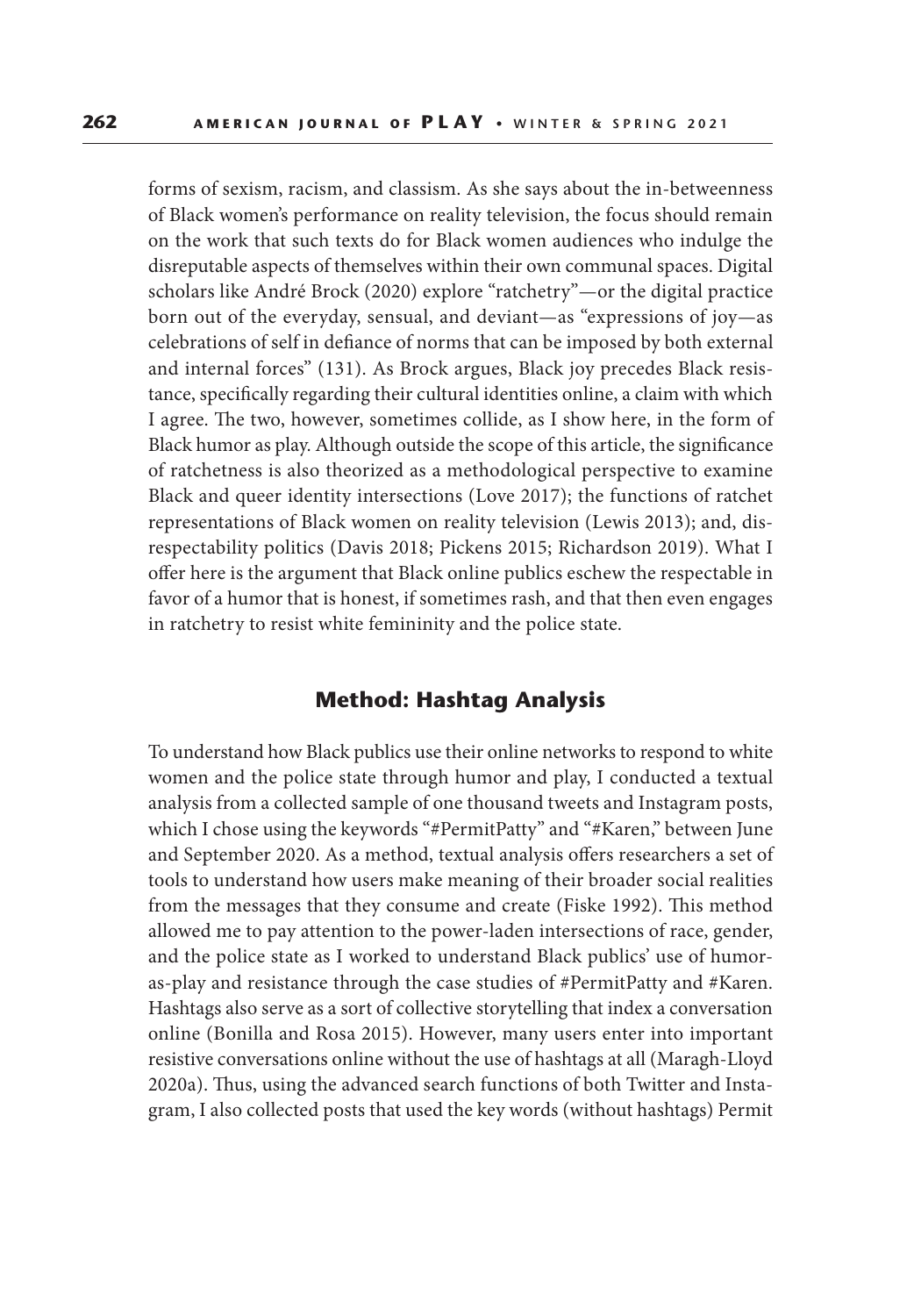Patty, Karen, and Karens. I chose Twitter as the platform of analysis given its material and social allowances that map onto existing Black linguistic and cultural practices, such as call and response and humor as resistance (Brock 2012; Maragh-Lloyd 2020b). Although less studied, Instagram also offers an additional layer of analysis as the platform's image-centered affordances allow levels of creativity and imagination regarding storytelling and resistance for Black publics (Breheny 2017).

## **A Note on Black Online Publics and Terminology**

Digital scholars have extended classical public sphere theories in important ways that influence my analysis. Catherine Knight Steele (2017) brings Catherine Squires's multiple marginal public spheres to the analyses of the digital in showing how African American bloggers create and sustain varying alternate publics outside traditional political spaces. Rachel Kuo (2016) has extended the counterpublics' literature to argue for certain hashtags as important feminist counterpublics. Digital scholars have also examined private spaces and what they have to offer Black users—and Black women in particular (Brock, Kvasny, and Hales 2010). Here, I consider Black publics primarily through Catherine Squires's (2002) framework of what a public does: "[multiple publics' theory] focuses on how different public spheres, composed of members of marginalized groups, *respond to* various political, social, and material constraints" (447) (emphasis mine). My framing of Black online publics through the lens of humor and play offers a way also to understand some of the critiques, such as the lasting impact of digital affordances (public-facing tweets, hashtags) in the discussion of digital publics more broadly.

Lastly, it is important to note that in my findings about Black humor and Black digital practices, there are a host of heterogenous Black users online, each with their own idiosyncratic inflections and personalities. This is important particularly when considering Black online humor as one avenue of resistance to white femininity, underscoring the complexity of Black resistance more broadly (Collins 1990, 2000). As Lawrence Levine ([1977] 2007) writes, "Understanding black humor requires some comprehension of the intragroup tensions and differences existing among [African Americans] in the United States" (339). In other words, Black folks online are not a monolith.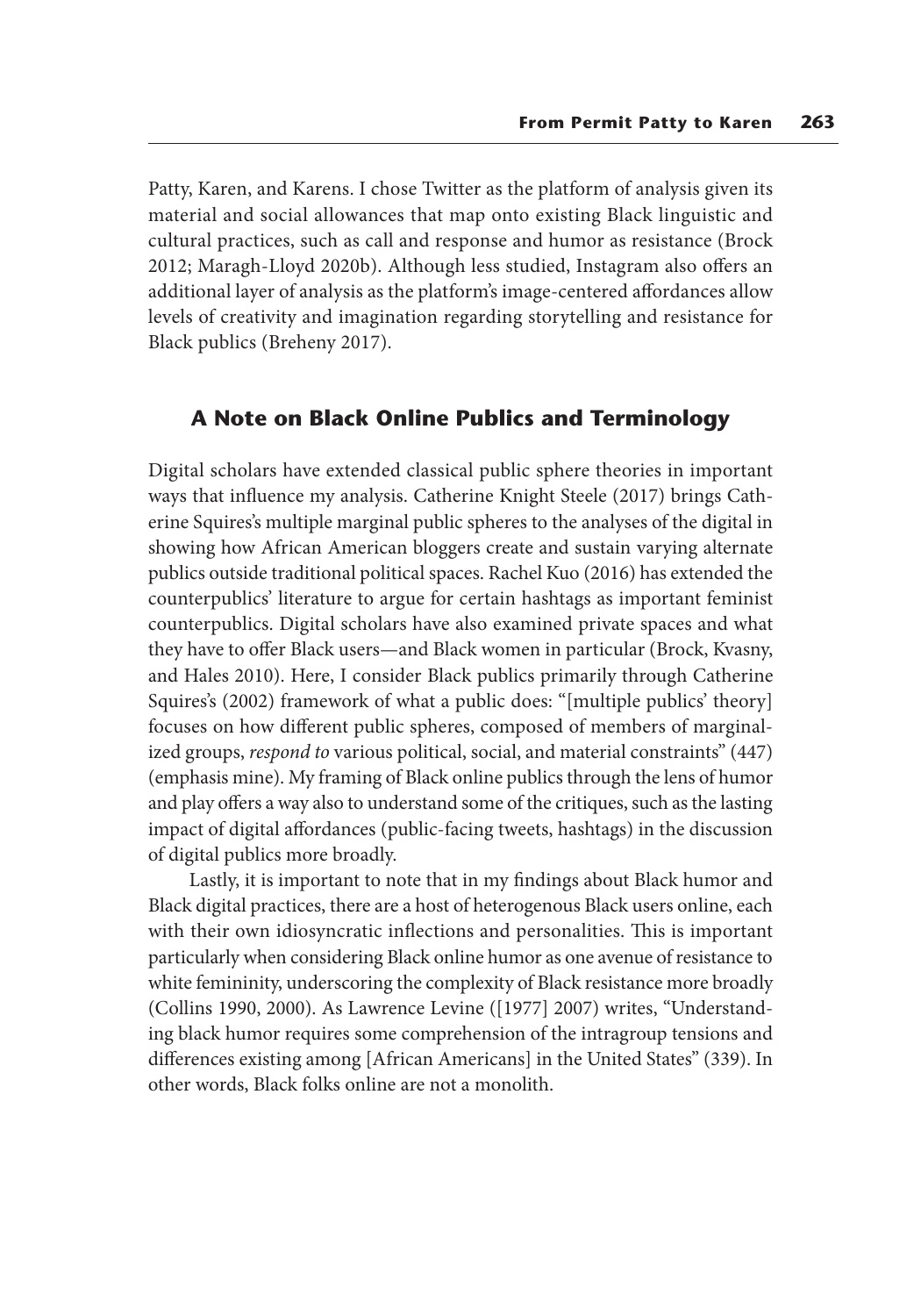#### **Imagining New Roles: The Omniscient Narrator**

Black users fashioned humor as play to craft the character of Permit Patty on Twitter and across the Internet to retell and place themselves at the center of a historically painful relationship between white women and the police state. The online narrative came about after Jordan Rodgers, who was eight years old in June 2018, was selling water bottles outside her mother's home in San Francisco attempting to earn enough money to go to Disneyland (Chokshi 2018). Alison Ettel, a white woman, claimed that Rodgers was selling these water bottles without a permit and called the police. It was then that Rodgers's mother Erin Austin recorded Ettel crouching behind a wall with her cell phone to her ear. After Austin followed Ettel with her camera and declared, "The whole world is going to see you, boo," Ettel's defense for her interference was: "Yeah, [the little girl is] illegally selling water without a permit." Austin posted the video to Twitter with the hashtag #PermitPatty, and the white woman character was born.

Black users online deploy humor as play to create an intricate story in which they are the omniscient narrator, thus repositioning and reducing the authority of the police and white women's claim to protection therein. The omniscient narrator also carries with it traditions of oral storytelling that, absent institutionalized mechanisms with which to preserve their history, Africans and African Americans regularly employ. Lawrence Levine ([1977] 2007), for instance, painstakingly traces African and African American oral traditions, from sermons and songs to folklore, to demonstrate the ways that storytelling and oral traditions both elide dominant publics and allow a sense of control and subjectivity.

These Black oral traditions can serve as a model for play scholars to think about imagination, survival, and resistance. As I mentioned, play requires imagination to create "other worlds" (Huizinga [1955] 2016), a long-standing technique for Black publics, from oral storytelling to Chitlin' Circuit comedy halls (Acham 2004; Haggins 2007; Watkins [1994] 1999). Indeed, the theorization of Afrofuturism—or the imagined technologized, futuristic sights and sounds of Blackness—seem to run parallel to play studies' emphasis of make-believe, replete with imagined roles and characters (Nelson 2002; Womack 2013). That is, both Afrofuturism and play literatures emphasize imagination and experimentation and the possibilities of each, to varying degrees. What Afrofuturism has to offer play studies is also what my analysis aims to provide: the prioritization of Black culture and liberation to show the expansions of imagination and their connections to the experiences of marginalized groups. For example, PermitPatty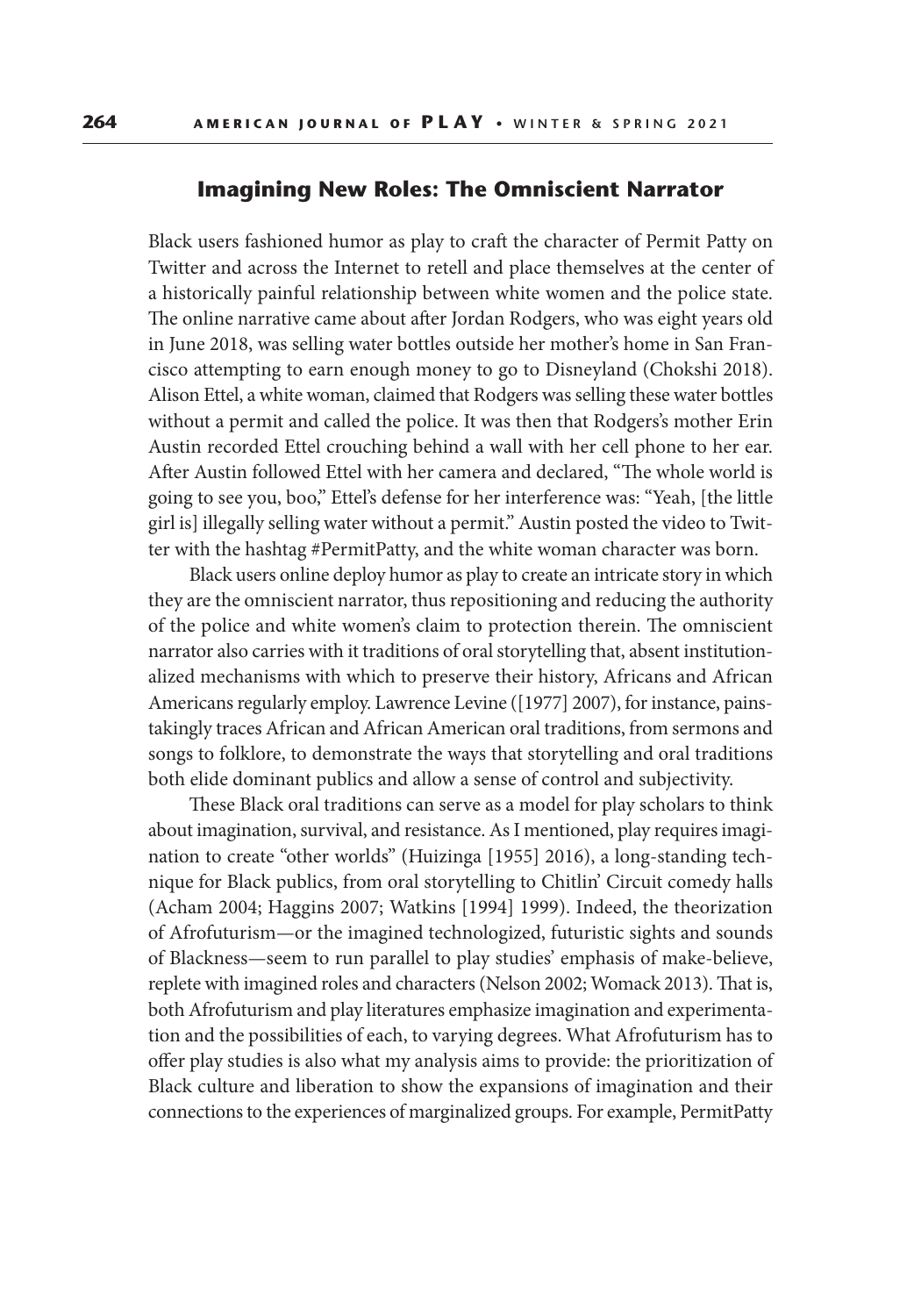

Figure 2. Meme shared widely on both Instagram and Twitter that reveals the faults of respectability in the conversation of white womanhood and the police state.



Figure 3. Example of #PermitPatty meme that speaks to the "adultification" of Black children.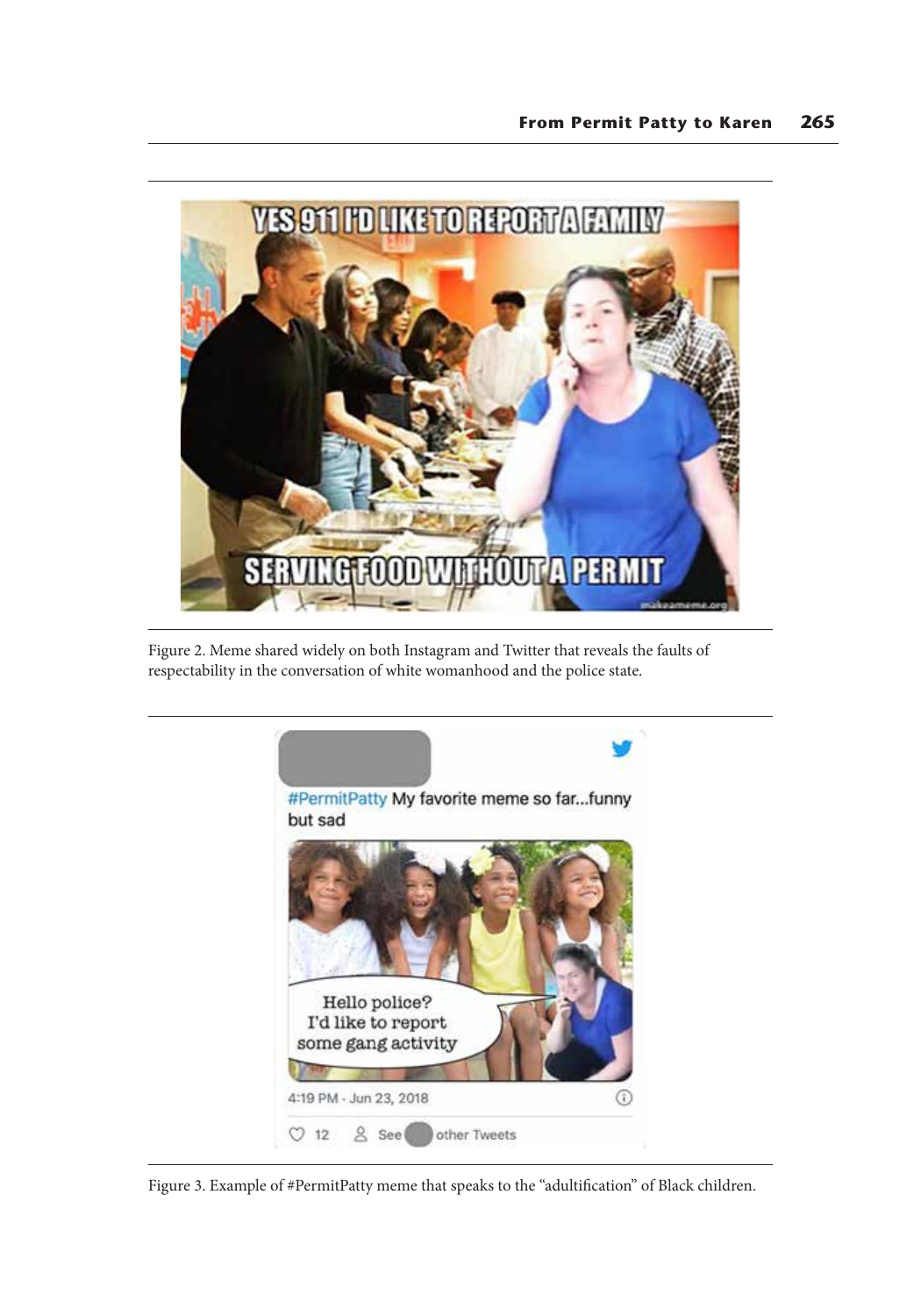and Karen tap into strategies of Black humor such as storytelling and inversion to imagine Black users as the ones in control of the narrative. Thus, as Afrofuturist Ytasha Womack (2013) writes, "[Afrofuturism] is a total revisioning of the past and speculation about the future rife with cultural critiques" (9).

Specifically, Black users created other-world scenarios in response to Ettel calling the police on eight-year-old Rodgers by Photoshopping the image of Ettel on the phone from the viral video and transposing it over images featuring well-recognized figureheads, such as Barack Obama (see figure 2).

Several things are going on in these Permit Patty memes that speak to Black humor as resistance. First, the circulating image of former president Barack Obama reminds us that no matter how respectable and high profile a Black person is, white women will often doubt their credentials. Shardé Davis (2018) writes in "The Aftermath of #BlackGirlsRock Vs. #WhiteGirlsRock" that Black women in particular have historically been barred from tenets of respectability (such as attractiveness and professionalism) because "[these standards] are saturated with whiteness, maleness, and heteronormativity" (4). In her analysis of Black women's intentional use of disrespectability to respond to the usurping of #BlackGirlsRock, Davis finds that many Black women online discursively subvert an entire power hierarchy in exposing an uncomfortable institutional alliance between Black men and white women. Here, much like the Obama meme, Black users are able to speak to both insiders (about respectability) and outsiders (resisting white femininity) at the same time.

Black users boldly challenge the well-worn tenets of respectability, or the attainment of social and economic capital such as earning a university degree, or even winning the seat of President of the United States. In other words, rather than rely on being respectable to be respected, Black users shift the focus to racism itself, which in this case stems from a national and colonial investment in the legibility and purity of white women.

In addition, children are seen in many of the memes to draw attention to the "adultification" of Black children, specifically Black girls. Specific to play as an act often associated with imagination and innocence, Black children have always had to navigate their claim to such imagination, particularly so in public spaces. Indeed, research shows that Black children, and Black girls in particular, are viewed by adults as "less innocent and more adult-like than their white peers" (Epstein, Blake, and González 2017). These biases transfer both directly and indirectly to Black children in the form of lack of mentorship and institutional support systems in place, because these children are viewed as needing less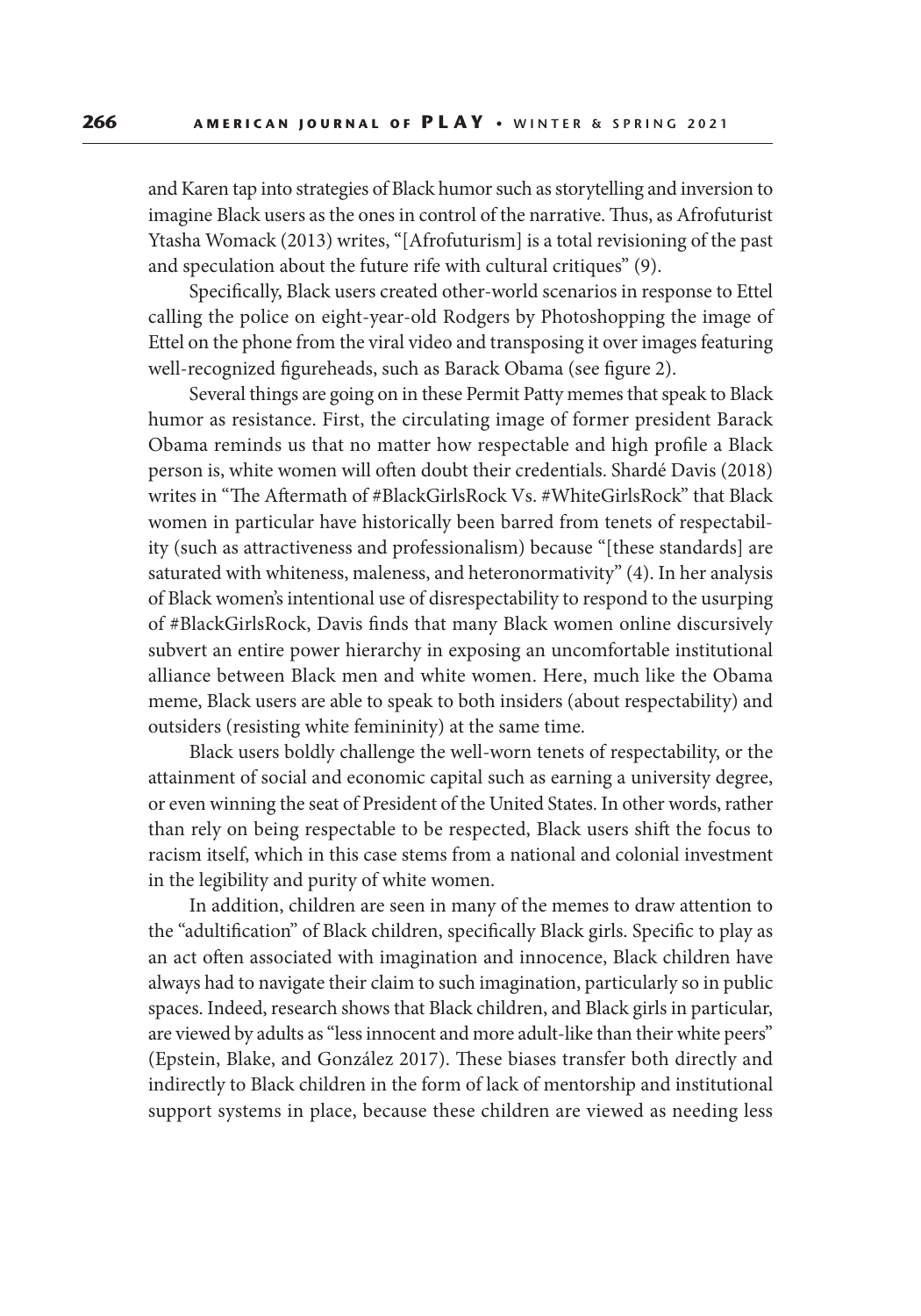support, protection, and nurturing (Epstein, Blake, and González 2017). The adultification of Black children, then, has devastating effects. Through humor and irony (Black children simply smiling in a photo), Black users online are able to call attention to the harm caused by white women while repositioning the racialized innocence of Black children on a mass, reproducible scale. The ideas of respectability and a lack of innocence are brought to the fore through many of the Permit Patty memes as a way to name the harm done by overzealous white women who rely on the police state for protection.

Humor is employed as play here as Black users become the narrators in their own memetic stories. By using digital tools such as Photoshop at their disposal, Black users place Ettel in an array of scenarios to shine light on the ridiculous nature of her claims. This, Watkins ([1994] 1999) writes, is the long recognized "tendency of black wit to focus upon the absurdity inherent in the subjects it treated" (312). The police's power and authority is also shifted because now Black users have the power to humiliate.

Importantly, many of the hashtags and posts that included the phrase Permit Patty also included other white women calling the police unnecessarily, including



Figure 4. #PermitPatty and #BBQBecky combined into one meme that demonstrates the historical patterns of white supremacy.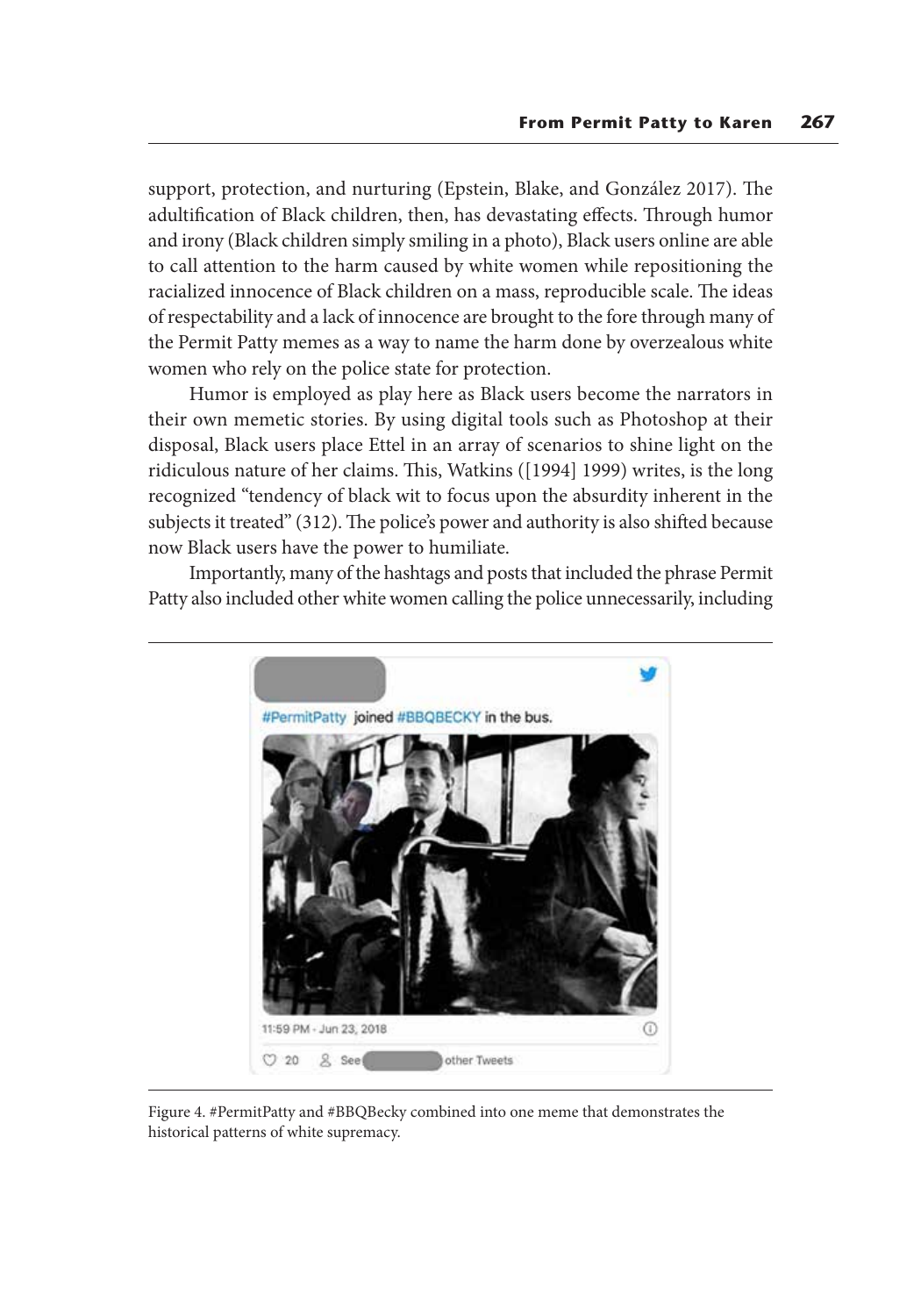

Figure 5. #PermitPatty and #BBQBecky combined in online posts

BBQ Becky, which referred to a white woman named Jennifer Schulte in Oakland, California, who called the police on a Black family trying to have a barbeque in the park. These connections rescue Permit Patty from an individual instance of racism, which many neoliberal understandings of racism wish to claim (Goldberg 2009). Instead, Black users discursively join BBQ Becky with Permit Patty to call attention to the structural nature of white womanhood and the police state (see figures 4 and 5). One of the functions of memes is their ability to reproduce an image across multiple, recognizable situations (Shifman 2014) (such as Rosa Parks in the bus or the *Step Brothers* [2008] film). We see the insertion of not just one image in a meme but several (Permit Patty and BBQBecky), which again calls attention to white supremacy as a pattern across institutions and time periods (public transportation and public sidewalks) rather than an isolated incident.

Humor is a tool for the marginalized to exert control in otherwise helpless situations (Levine [1977] 2007). I have argued here that humor also functions as play, which allows users to collectively craft a narrative replete with the hapless, overzealous character called Permit Patty. In this story, Black users fashioned themselves as the omniscient narrator, capable of placing characters such as Ettel in outlandish situations. Doing so becomes an act of resistance as Black users expose the dangerous role that white women play by aligning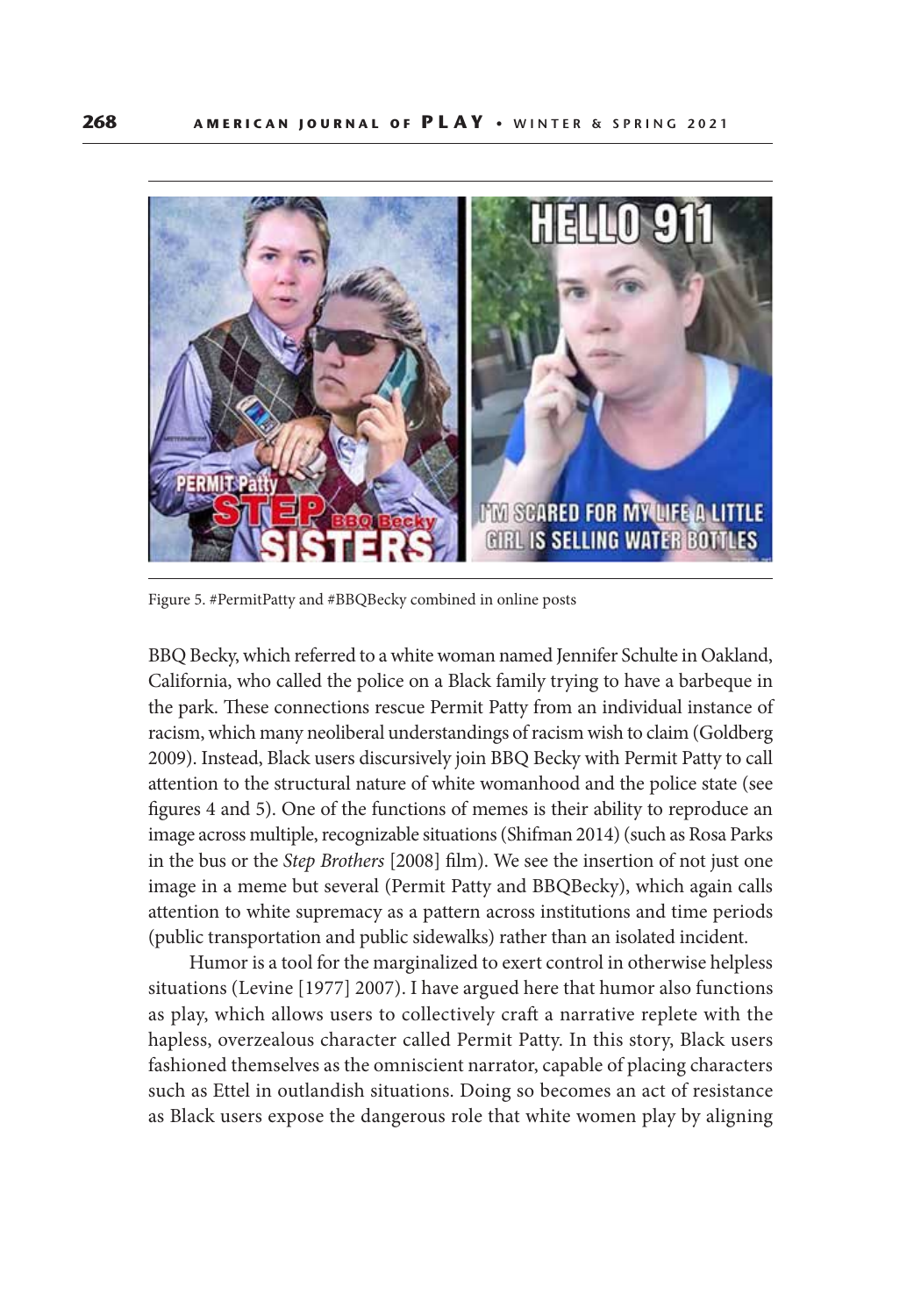themselves with the police against the threat of Black folks, including respectable adults and children.

The hashtags PermitPatty, #BBQBecky, and #Karen also functioned well beyond the specific instance of Ettel in San Francisco or Schulte in Oakland. Iterations of PermitPatty continue to surface, for instance, as Black users play with the original alliteration to highlight continued instances of white women unnecessarily calling the police on Black individuals, such as #CurfewCrusader and #CornerstoneCaroline. These hashtags not only affect public discourse but also policy, as seen with the 2020 passage of the Caren Act (Caution Against Racially Exploitative Non-Emergencies) in San Francisco, which makes it a hate crime to make nonemergency, racially biased 911 calls.

Black humor hashtags, then, certainly evolve beyond their original story lines to make important systemic connections between seemingly isolated incidents. As recently as 2020, users online created video compilations with the name Karen and even Ken to call out white entitlement involved in trying to bypass local and state mandates requiring masks during the coronavirus pandemic (see figure 6). Ultimately, stories such as Permit Patty reveal the lasting lifespan of Black-humor-as-play and Black users' ability to critically connect white femininity to the institutions of nationhood, health, and policing.



Figure 6. Karen extended online to reveal antimaskers making systemic connections of white entitlement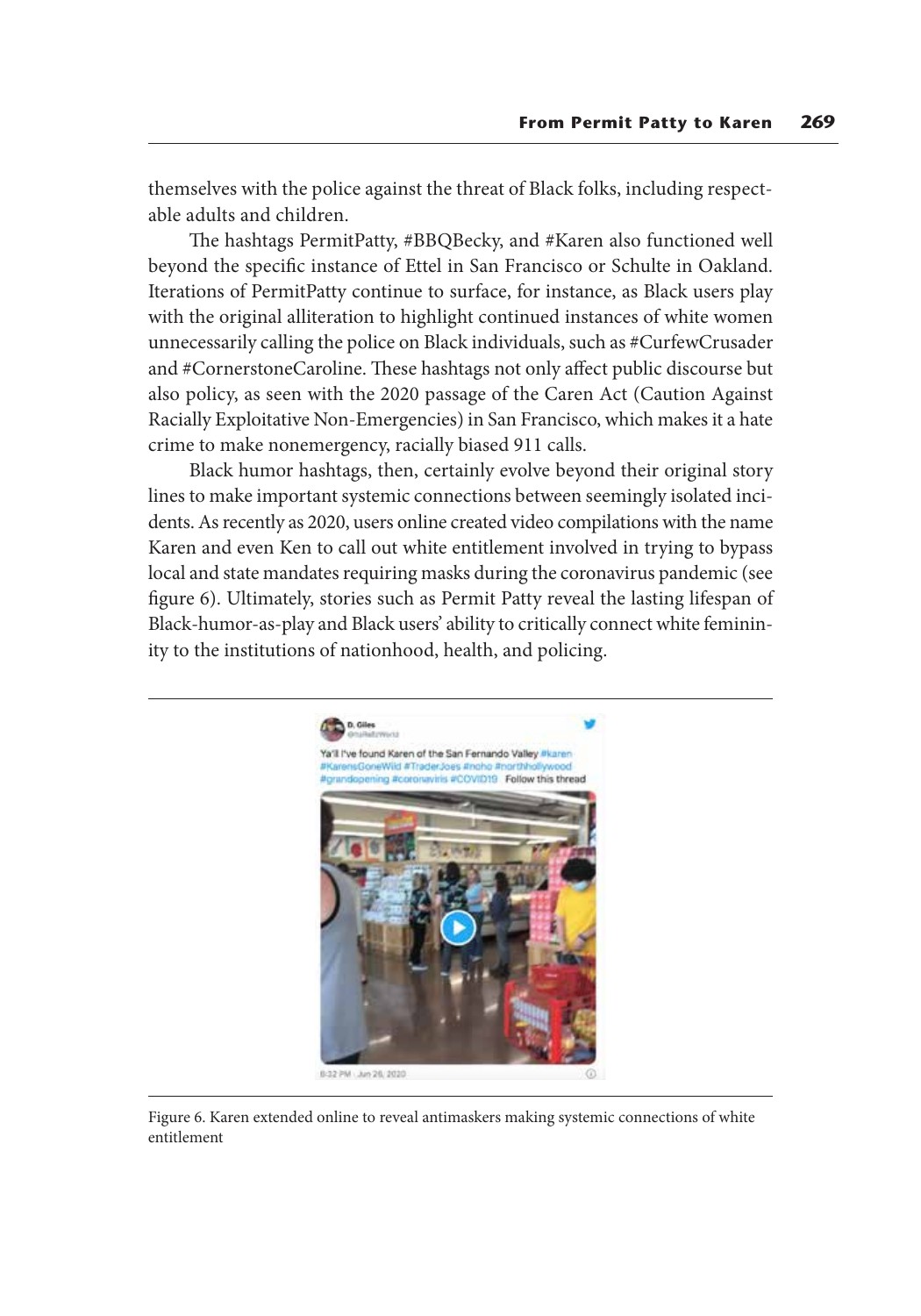#### **What's in a Name? Creating Inverse Stereotypes**

As historians and cultural writers have explored, inversion or incongruity is central to the makings of a comic scene and also to African American linguistics (Bergson [1911] 2014; Levine [1977] 2007; Smitherman 1997). That is why we laugh at *Saturday Night Live*'s Michael Che's 2018 performance detailing his experience in an elevator with a white woman (which happened "not on purpose"), when she "grabs her purse real tight" . . . (and the punchline) . . . "I got scared." The inversion here is that Che, a Black man, is the terrified one in a situation that often paints white women—because of their connection to vulnerability and civilization—as fragile and threatened, particularly by Black men.

The Karen posts online functioned as humor precisely because of this classic inversion technique. That is, Black people, and Black women in particular, have long had to contend with stereotypes of their names, from schooling to professional settings (Kohli and Solórzano 2012; Watson, Appiah, and Thornton 2011). Indeed, the untraditional (by white standards) nature of many Black names stems from the lack of control that Black families have had over their names for centuries (enslaved Africans had to take the last names of their masters and the first names of whatever their masters willed, for instance) (Thorton 1993). Thus, first names have become important for many Black folks who are crafting a new generation of familial heritage because original last names have been stolen. Still, the jokes and stereotypes of Black names abound. For instance, Kristal Brent Zook (1999) details the stereotypes around the character Shenenah Jenkins, who is almost always seen with exaggerated buttocks, large earrings, and colored hair extensions in the popular 1990s sitcom *Martin.* Jenkins is played by Martin Lawrence and, as Zook argues, perpetuates the neck rolling, extravagant, and fat stereotypes of Black women (with stereotypical names like Shenenah). Regarding representation, Stuart Hall (1993) famously argues in "What Is this 'Black' in Black Popular Culture?" that, though representations (like the Shenenah character) have lasting effects politically, socially, and economically, the struggle over cultural hegemony is never a zero-sum game. Instead, he says, "it is always about shifting the balance of power in the relations of culture" (107). Thus, details that make up the Shenenah character are important in thinking not only about the effects of a name but also the importance of Black users' reversal of stereotypes and the creation of Karen.

The archetype of Karen as a middle-aged, middle-class white woman has existed in Internet culture for quite some time. Sporadically, Karens and Kar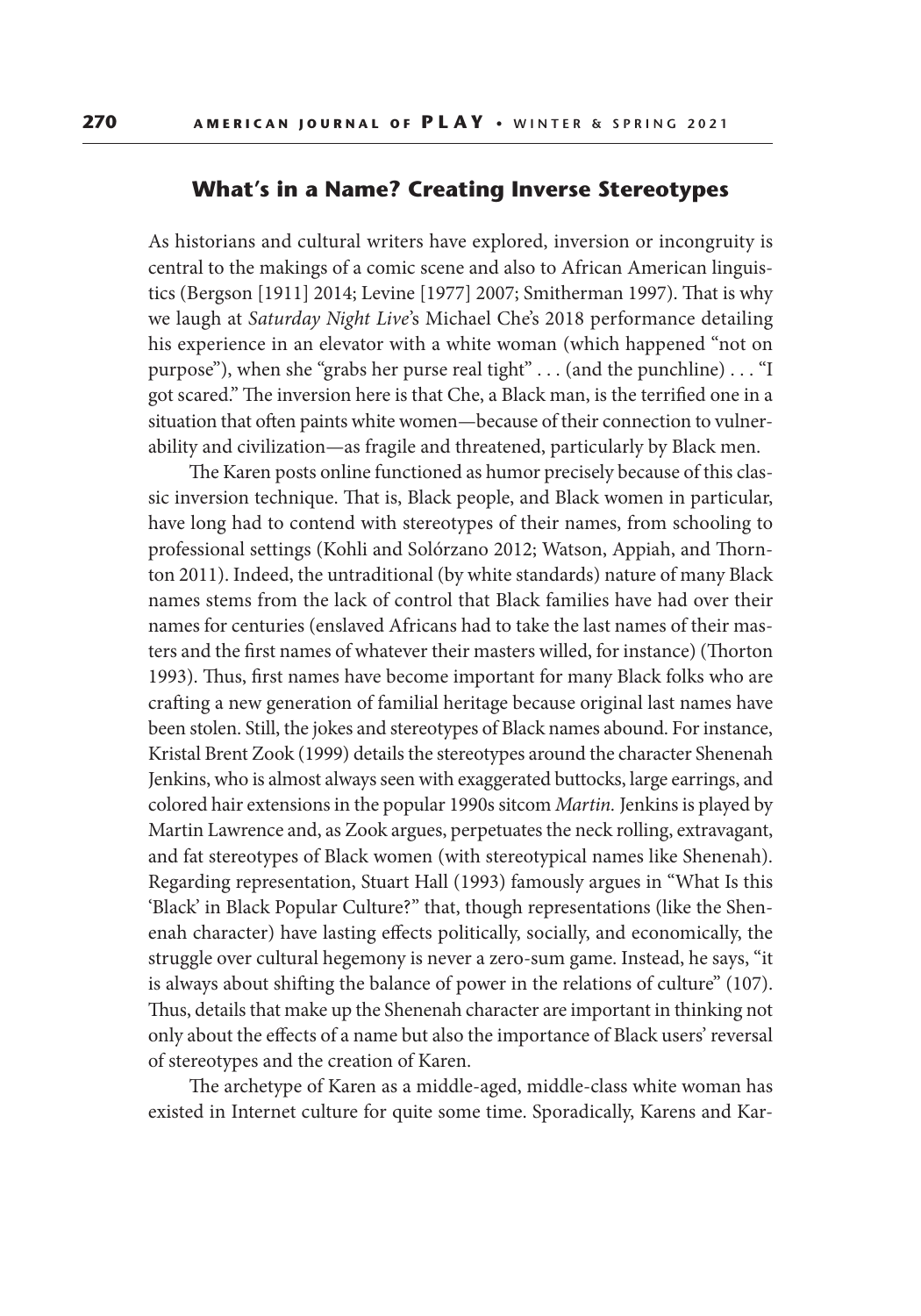ening surfaced online in response to white women who blatantly showed themselves to be above mandatory public rules like mask wearing or leashing pets (Harris and Haasch 2020). In April 2020, a white-presenting woman on Twitter posted a message that seemed to resonate with quite a few other users: "Does anyone else think the 'Karen' slur is *woman hating* and based on *class prejudice*?" (emphasis mine). Hundreds of users responded in agreement, many of whom added that "race might play a role as well." This instance demonstrates the problematic of white femininity, which is not only about isolated incidents of white women behaving badly but more importantly about the culture of dominance that continually refuses to critique the consequences of its actions.

Whereas hashtags are well known to allow for a unique kind of digital collective storytelling (Bonilla and Rosa 2015; Brock 2012), the name Karen on its own was enough for Black users to demonstrate the power of Black humor to craft an outlandish story that is shaped by a minoritized status and a will to overcome. Thousands of Black users responded to the claim that Karen could be a slur again by presenting the situation with the absurdity that it deserved (see figures 7, 8, and 9).

There are several layers of incongruities leading to Black humor as play and resistance in the Karen posts. First, the explicit use of the name Karen, as mentioned, serves to invert the stereotypical names (and by extension, the caricatures and tropes) of Black women with that of "pure" white women. Second, users add their own creative take to the story by inverting actual slurs that have led to insurmountable violence against Black people (e.g., the n-word). Doing so, hilariously points out the obvious: Until white women can show the historical damage done to them through use of the name Karen, their claims here are



Figure 7. Example of Karen being used as an inverse in Black humor as play.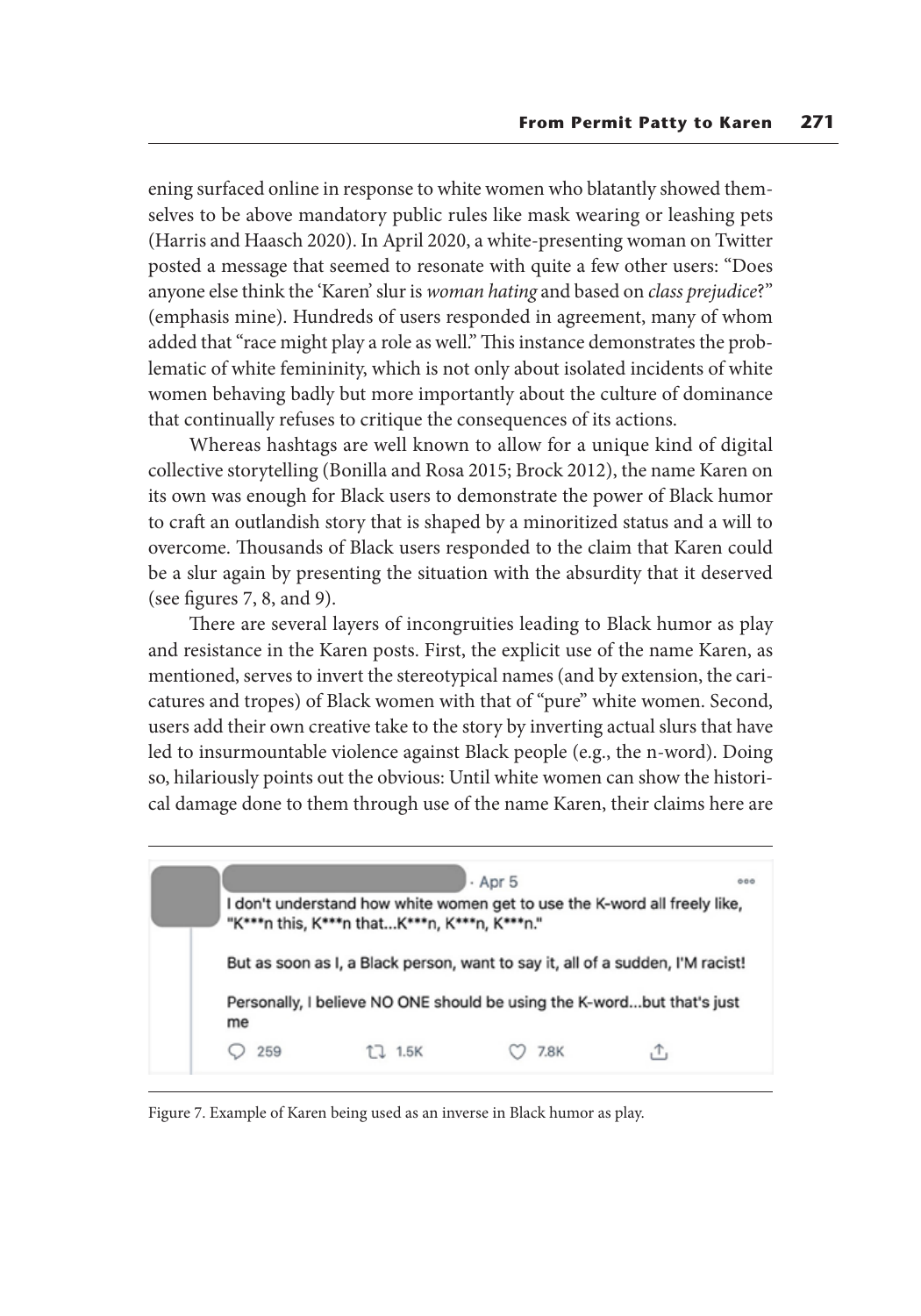

Figure 8. Example of Karen as Black humor showcasing creativity from Black users' experiences.



Figure 9. "Karen" inverted to be imagined as a racial slur.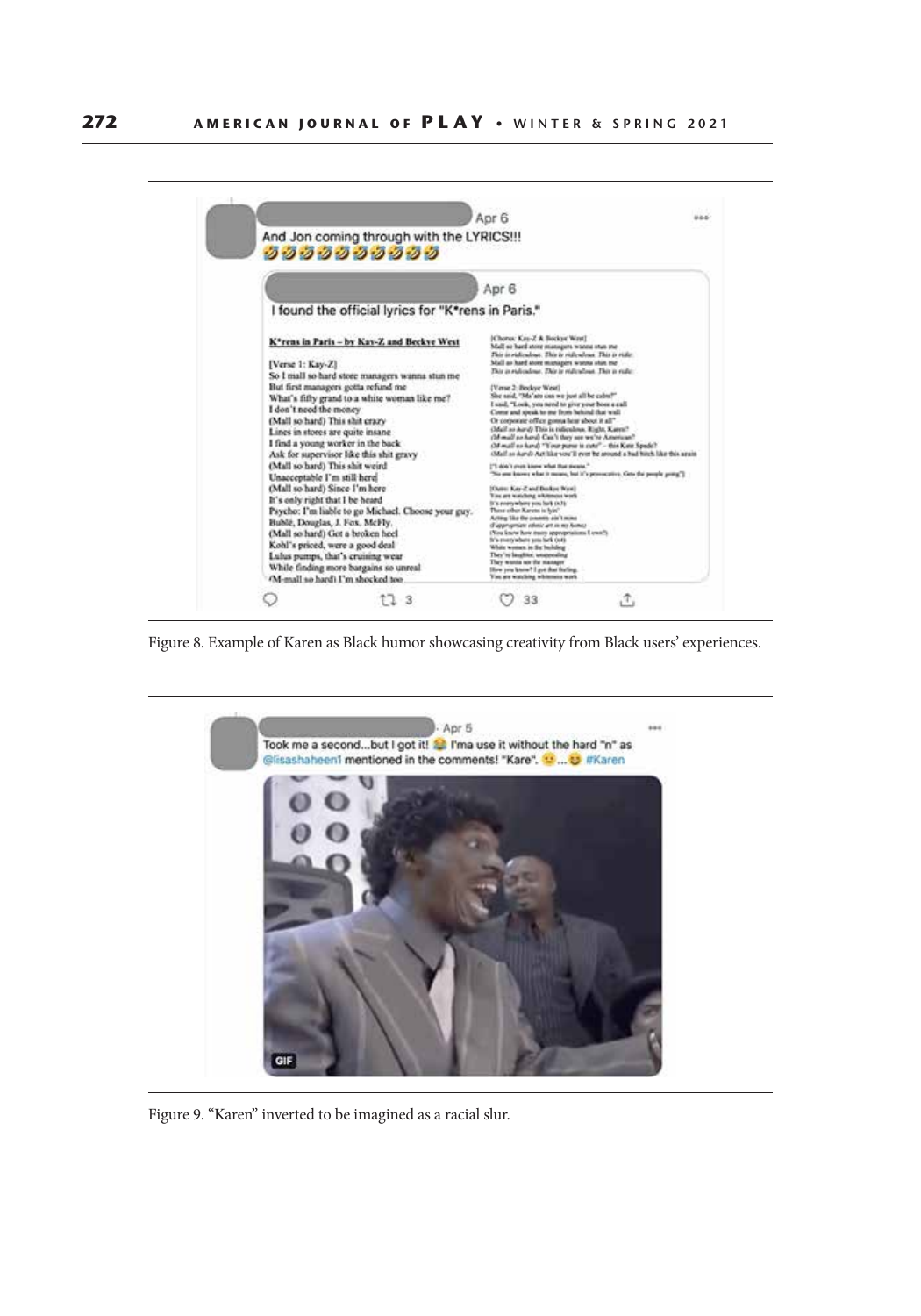baseless. Third, as Permit Patty showed, Black users took control of the narrative of white women being able to call the police so easily by deploying the reverse racism frame (see figure 7). In this imagined scenario, Black folks are now the dominant group complaining about discrimination. Part of what connects such Black humor to resistance, I am arguing, is play itself. That is, central to play is the imagination to create other worlds, or a magic circle, in which only the players are privy to the content involved. So, Black humor becomes resistance online as Black digital publics call each other into being from their own experiences to weave the inverted story of Karen.

Lastly, and perhaps most interestingly, some Black folks invert use of the resignified term, "nigga," which reclaims and subverts a damaging and violent history (Asim 2007), by making Karen the new resignifed term, as shown in the example of "K\*rens in Paris" (figure 8). Such incongruity tells the centurieslong saga of a now-inverted story: *white women* as the victims of racial violence and the subsequent creators of genres of music, such as blues and hip-hop. The very fact that this story is inconceivable given white women's status as pure and protected (Shome 2011, 2014), is the joke's punchline. Bambi Haggins (2007) sums up the importance of humor in cases like this one by stating that humor is effective in Black comedy when it is "able to elicit thought along with the laughter" (7).

The Karen examples serve as play in each of their creative inversions. That is, Black users create imagined other worlds using their own experiences to form a magic circle in which only those who know the pains of discrimination and stereotyping at the hands of white supremacy (at least) may join.

## **Conclusion**

Play studies has thus far made significant inroads across important fields, such as child development and therapy studies. I have argued that Black offline and online practices have long mapped onto elements of play, such as storytelling and imagining other worlds. Specifically, through an analysis of the case studies Permit Patty and Karen, I have shown how Black users incisively critique the historical alliance between white womanhood and the police state vis-à-vis black humor as play. Specifically, Black folks online act as omniscient narrators in their creation of scenarios involving Permit Patty, which shifts the power and authority from white women to the users themselves. Using the digital tools of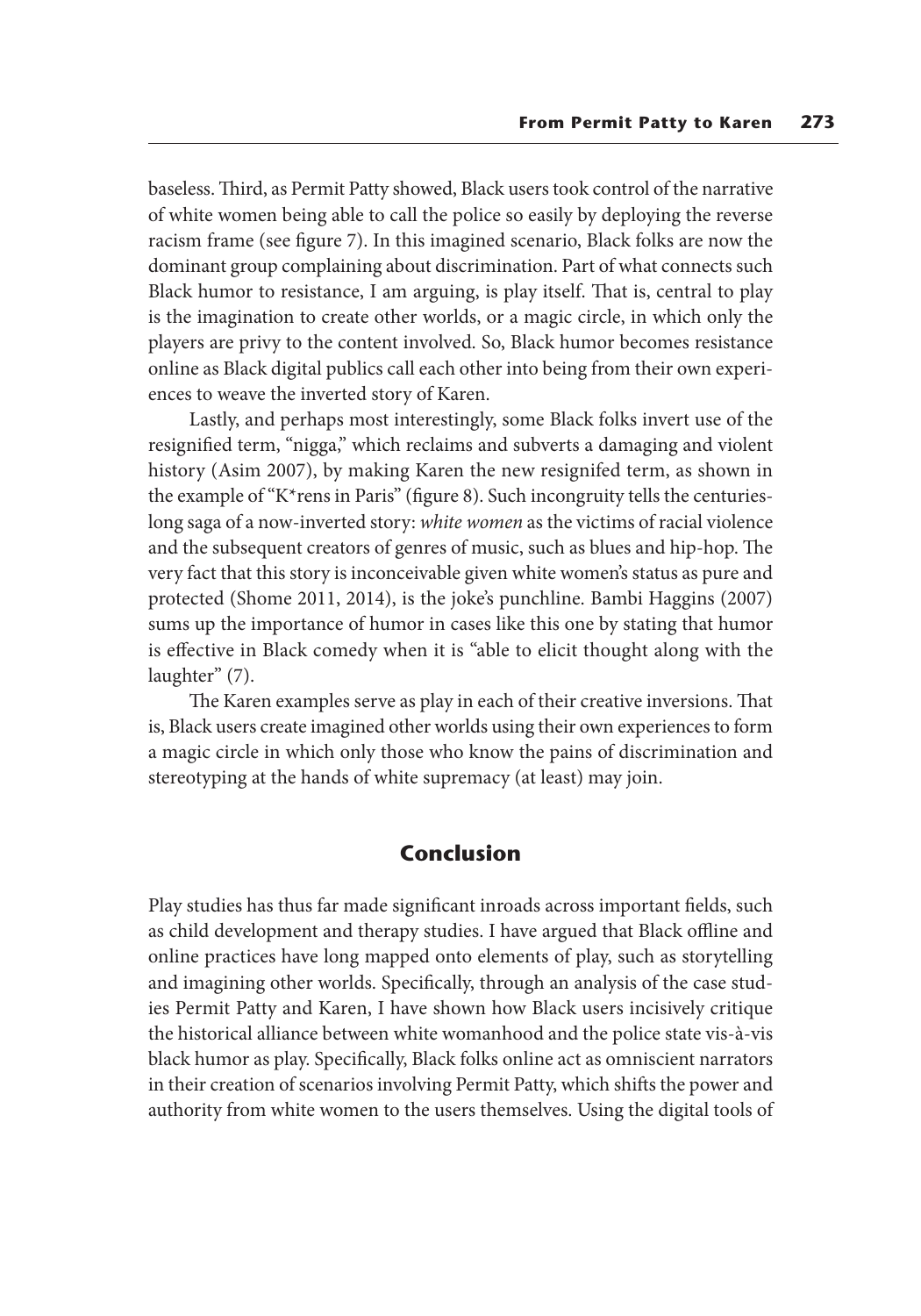Photoshop and memes and the public-facing, highly spreadable affordances of social network sites, Black users create other worlds to expose the relationship between white women and the police. While others might critique the short lifespan of hashtags, I would argue that using the framework of Black humor demonstrates the impact of resistance regardless of and in tandem with digital affordances. This sort of fruitful and complicated relationship between Black folks and technology is certainly ripe ground for analysis moving forward.

In tandem, Karen was deployed as an inversion of existing stereotypical names of which Black folks are well aware. As I explored, this kind of inversion or incongruity is one of the central tenets of humor. Ultimately, Permit Patty and Karen rely on Black humor as play to call attention to the reliance of white womanhood in the maintenance of purity and civilization, often at the expense of Black and Brown people. All users add to the narrative with their own experiences and layers of resistance in a collective storytelling of joy, humor, and resistance.

#### **REFERENCES**

- Acham, Christine. 2004. *Revolution Televised: Prime Time and the Struggle for Black Power*.
- Asim, Jabari. 2007. *The N Word: Who Can Say It, Who Shouldn't, and Why*.
- Associated Press. 2020. "San Francisco's 'Caren Act' Makes Placing Racist 911 Calls a Hate Crime." *The Guardian*. October 21. https://www.theguardian.com/usnews/2020/oct/20/caren-act-san-francisco-racist-911-calls.
- Banet-Weiser, Sarah. 1999. *The Most Beautiful Girl in the World: Beauty Pageants and National Identity*.
- Bergson, Henri. (1911) 2014. *Laughter: An Essay on the Meaning of the Comic.* Translated by Cloudesley Brereton and Fred Rothwell.
- Bonilla, Yarimar, and Jonathan Rosa. 2015. "#Ferguson: Digital Protest, Hashtag Ethnography, and the Racial Politics of Social Media in the United States." *American Ethnologist* 42:4–17.
- Breheny, Caitlin. 2017."'By Any Memes Necessary': Exploring the Intersectional Politics of Feminist Memes on Instagram." PhD diss., Uppsala University.
- Brock, André. 2012. "From the Blackhand Side: Twitter as a Cultural Conversation." *Journal of Broadcasting & Electronic Media* 56:529–49.
- Brock, André, Jr. 2020. *Distributed Blackness: African American Cybercultures*.
- Brock, André, Lynnette Kvasny, and Kayla Hales. 2010. "Cultural Appropriations of Technical Capital: Black Women, Weblogs, and the Digital Divide." *Information, Communication & Society* 13:1040–59.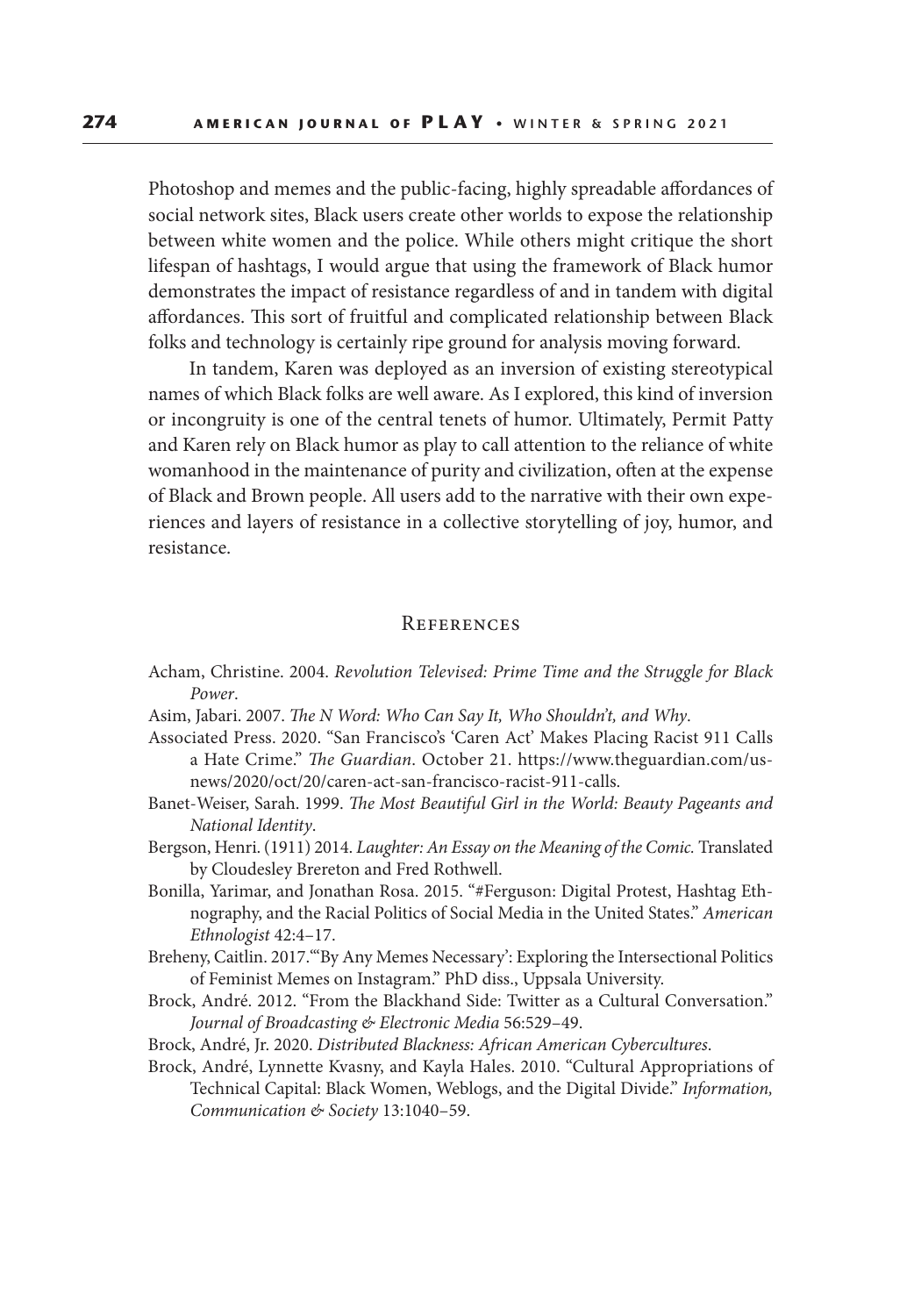Browne, Simone. 2015. *Dark Matters: On the Surveillance of Blackness*.

Bruner, Jerome S. 1987. *Actual Minds, Possible Worlds*.

Carby, Hazel. 1982. "White Woman Listen! Black Feminism and the Boundaries of Sisterhood." In *The Empire Strikes Back: Race and Racism in 70s Britain*, edited by Center for Contemporary Cultural Studies, 211–35.

Chokshi, Niraj. 2018. "White Woman Nicknamed 'Permit Patty' Regrets Confrontation over Black Girl Selling Water." *The New York Times*. June 25. https://www.nytimes. com/2018/06/25/us/permit-patty-black-girl-water.html.

Collins, Patricia Hill. 2000. *Black Feminist Thought: Knowledge, Consciousness, and the Politics of Empowerment*. 2nd ed.

Daniels, Jessie, Julie C. Netherland, and Alyssa Patricia Lyons. 2018. "White Women, U.S. Popular Culture, and Narratives of Addiction." *Contemporary Drug Problems*  45:329–46.

Davis, Shardé M. 2018. "The Aftermath of #BlackGirlsRock vs. #WhiteGirlsRock: Considering the DisRespectability of a Black Women's Counterpublic." *Women's Studies in Communication* 41:269–90.

Dyer, Richard. 2017. *White*. 20th Anniversary Edition.

Dyson, Michael Eric. 2002. *Open Mike: Reflections on Philosophy, Race, Sex, Culture, and Religion*.

Edwards, Carolyn Pope. 2000. "Children's Play in Cross-Cultural Perspective: A New Look at the Six Cultures Study." *Cross-Cultural Research* 34:318–38.

Epstein, Rebecca, Jamilia Blake, and Thalia González. 2017. "Girlhood Interrupted: The Erasure of Black Girls' Childhood." *SSRN Electronic Journal*. https://papers.ssrn. com/sol3/papers.cfm?abstract\_id=3000695.

Fein, Greta G. 1981. "Pretend Play in Childhood: An Integrative Review." *Child Development* 52:1095–118.

Fiske, John. 1992. "The Cultural Economy of Fandom." In *The Adoring Audience: Fan Culture and Popular Media*, edited by Lisa A. Lewis, 30–49.

Florini, Sarah. 2014. "Tweets, Tweeps, and Signifyin': Communication and Cultural Performance on 'Black Twitter.'" *Television & New Media* 15:223–37.

Fraser, Nancy. 1990. "Rethinking the Public Sphere: A Contribution to the Critique of Actually Existing Democracy." *Social Text* 25/26:56–80.

Gaskins, Suzanne. 1999. "Children's Daily Lives in a Mayan Village: A Case Study of Culturally Constructed Roles and Activities." In *Children's Engagement in the World: Sociocultural Perspectives*, edited by Artin Göncü, 25–60.

Gates, Racquel J. 2018. *Double Negative: The Black Image and Popular Culture*.

Goldberg, David Theo. 2009. *The Threat of Race: Reflections on Racial Neoliberalism*.

Göncü, Artin, and Jennifer A. Vadeboncoeur. 2017. "Expanding the Definitional Criteria for Imaginative Play: Contributions of Sociocultural Perspectives." *Learning & Behavior* 45:422–31.

Goodnow, Jacqueline J. 1988. "Children's Household Work: Its Nature and Functions." *Psychological Bulletin* 103:5–26.

Haggins, Bambi. 2007. *Laughing Mad: The Black Comic Persona in Post-Soul America*.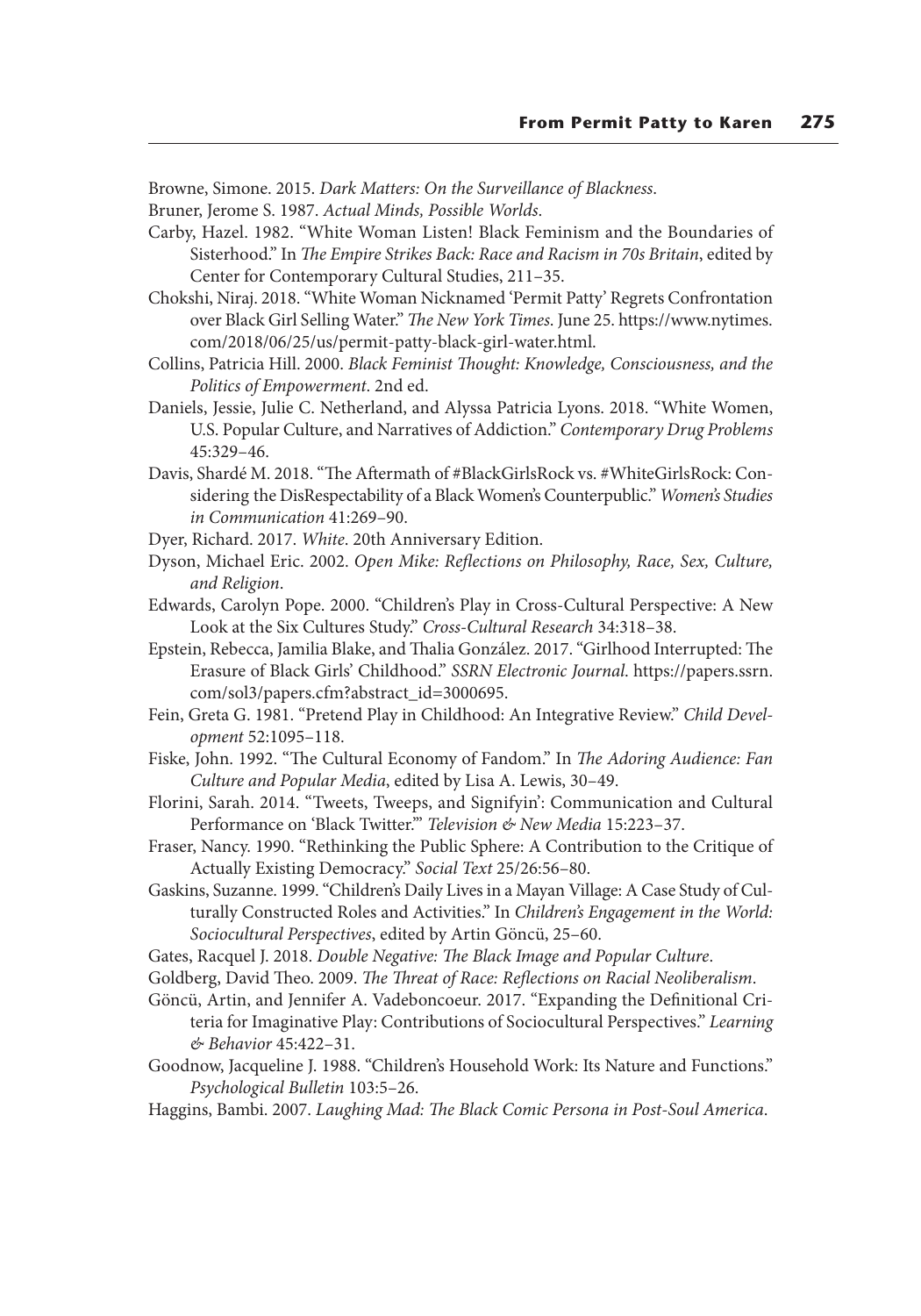Hall, Stuart. 1993. "What is This 'Black' in Black Popular Culture?" *Social Justice* 20:104– 14.

- Harris, Margot, and Palmer Haasch. 2020."Videos of People Labeled 'Karens' Have Flooded the Internet, Drawing Curiosity, Condemnation, and Criticism. Here's How They Took over Our Feeds during Quarantine." *Insider*. July 2. https://www. insider.com/karen-compilation-timeline-white-women-racism-2020-6.
- Henricks, Thomas S. "Play Studies: A Brief History." *American Journal of Play* 12:117–55. hooks, bell. 2015. *Ain't I a Woman: Black Women and Feminism*. 2nd ed.
- Huizinga, Johan. (1955) 2016. *Homo Ludens: A Study of the Play-Element in Culture*.
- Janus, Samuel S. 1981. "Humor, Sex, and Power in American Society." *The American Journal of Psychoanalysis* 41:161–67.
- Kohli, Rita, and Daniel G. Solórzano. 2012. "Teachers, Please Learn Our Names!: Racial Microaggressions and the K–12 Classroom." *Race Ethnicity and Education* 15:441– 62.
- Kuo, Rachel. 2018. "Racial Justice Activist Hashtags: Counterpublics and Discourse Circulation." *New Media & Society* 20:495–514.
- Levine, Lawrence W. (1977) 2007. *Black Culture and Black Consciousness Afro-American Folk Thought from Slavery to Freedom*. 30th Anniversary Edition.
- Lewis, Heidi R. 2013. "Exhuming the Ratchet before It's Buried." *The Feminist Wire*. January 7. https://thefeministwire.com/2013/01/exhuming-the-ratchet-beforeits-buried/.
- Love, Bettina L. 2017. "A Ratchet Lens: Black Queer Youth, Agency, Hip Hop, and the Black Ratchet Imagination." *Educational Researcher* 46:539–47.
- Maragh-Lloyd, Raven. 2020a. "A Digital Postracial Parity? Black Women's Everyday Resistance and Rethinking Online Media Culture." *Communication, Culture & Critique* 13:17–35.
- ———. 2020b. "Black Twitter as Semi-Enclave." In *Race and Media: Critical Approaches*, edited by Lori Kido Lopez, 163–77.
- Morgan, Marcyliena. 1996. "Conversational Signifying: Grammar and Indirectness among African American Women." In *Interaction and Grammar*, edited by Elinor Ochs, Emanuel A. Schegloff, and Sandra A. Thompson, 405–34.
- Nelson, Alondra. 2002. "Introduction: Future Texts." *Social Text* 20:1–15.
- Nunley, Vorris L. 2011. *Keepin' It Hushed: The Barbershop and African American Hush Harbor Rhetoric.*
- Pickens, Therí. A. 2015. "Shoving aside the Politics of Respectability: Black Women, Reality TV, and the Ratchet Performance." *Women & Performance: A Journal of Feminist Theory* 25:41–58.
- Richardson, Allissa V. 2019. "Dismantling Respectability: The Rise of New Womanist Communication Models in the Era of Black Lives Matter." *Journal of Communication* 69:193–213.
- Rubin, Kenneth, Greta Fein, and Brian Vandenberg. 1983. "Play." In *Handbook of Child Psychology, Vol. 4: Socialization, Personality, and Social Development,* 4th ed., edited by Paul H. Mussen and E. Mavis Hetherington, 30–34.